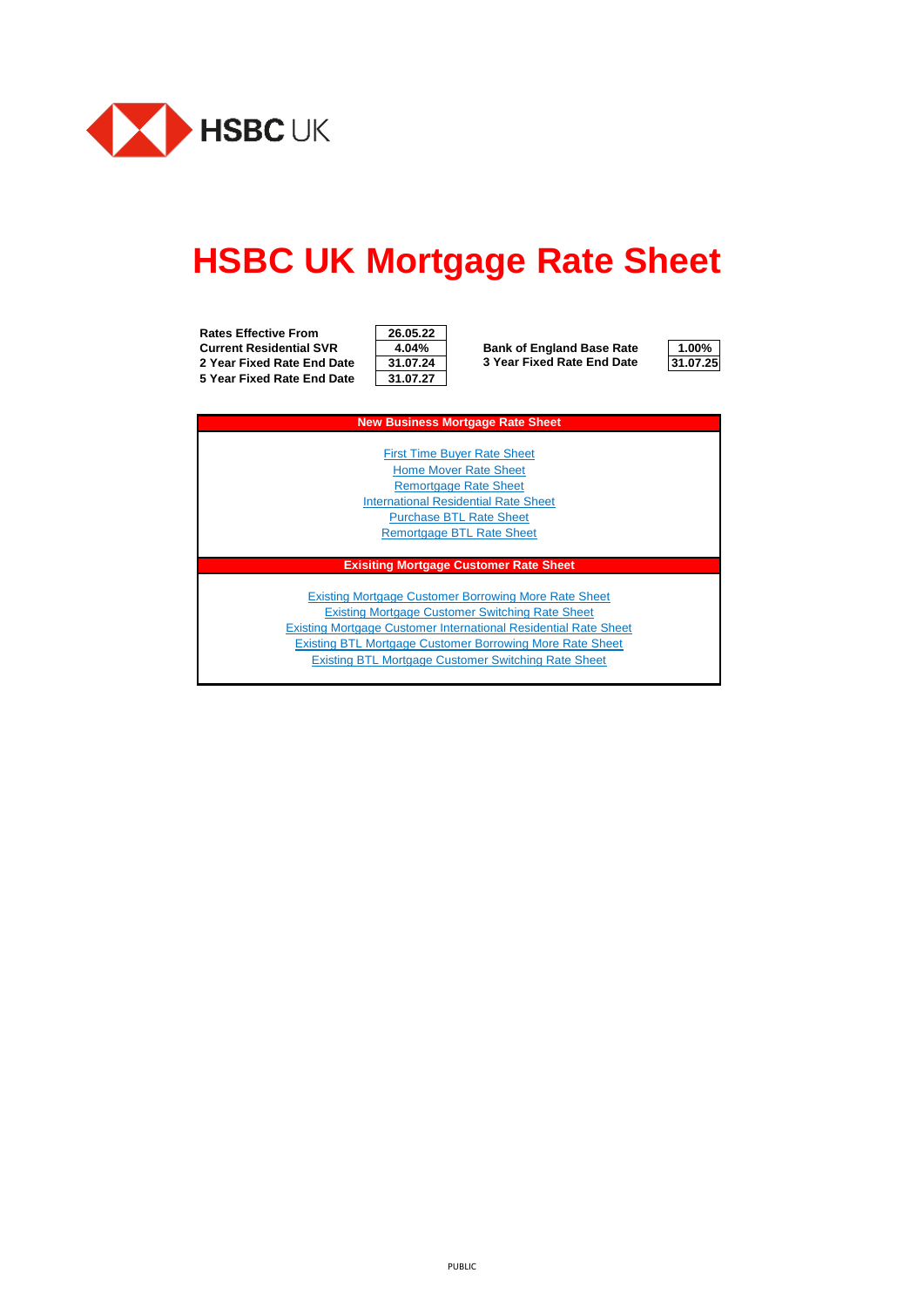<span id="page-1-0"></span>

**Rates Effective From 26.05.22 Current Residential SVR 4.04% Bank of England Base Rate 5 Year Fixed Rate end date** 

| 26.05.22 |  |
|----------|--|
| 4.04%    |  |
| 31.07.24 |  |
| 31.07.27 |  |

| 1.00%  |  |
|--------|--|
| 1.07.2 |  |

|                                                             |                                   |                     | Please note that all customers are entitled to a free standard valuation<br>A Completion fee of £17 is subject to application type |                    |
|-------------------------------------------------------------|-----------------------------------|---------------------|------------------------------------------------------------------------------------------------------------------------------------|--------------------|
| <b>Maximum 60% LTV - First Time Buyer Residential Range</b> |                                   |                     |                                                                                                                                    |                    |
| Product                                                     | <b>Offer Rate</b>                 | <b>Booking fee</b>  | <b>Rate Borrowing Limit</b><br>(Subject to LTV and<br><b>Lending Policy)</b>                                                       | <b>Contract ID</b> |
|                                                             |                                   | 2 Year Fixed        |                                                                                                                                    |                    |
| <b>Fee Saver</b>                                            | 2.79%                             | £0                  | £5,000,000                                                                                                                         | 004066822          |
| <b>Standard</b>                                             | 2.54%                             | £999                | £5,000,000                                                                                                                         | 004067268          |
|                                                             |                                   | 3 Year Fixed        |                                                                                                                                    |                    |
| <b>Fee Saver</b>                                            | 2.79%                             | £0                  | £5,000,000                                                                                                                         | 004066361          |
| <b>Standard</b>                                             | 2.54%                             | £999                | £5,000,000                                                                                                                         | 004067276          |
|                                                             |                                   | <b>5 Year Fixed</b> |                                                                                                                                    |                    |
| <b>Fee Saver</b>                                            | 2.79%                             | £0                  | £5,000,000                                                                                                                         | 004066375          |
| <b>Standard</b>                                             | 2.54%                             | £999                | £5,000,000                                                                                                                         | 004067284          |
| <b>Premier Customers Only</b>                               | 2.51%                             | £1,499              | £5,000,000                                                                                                                         | 004067291          |
|                                                             |                                   |                     | 2 Year Tracker (Rates are exclusive of the BoE Base Rate)                                                                          |                    |
| <b>Standard</b>                                             | $0.79% + BoE$<br><b>Base Rate</b> | £999                | £5,000,000                                                                                                                         | 001008173          |

| <b>Maximum 70% LTV - First Time Buyer Residential Range</b> |                                   |                    |                                                                              |                    |
|-------------------------------------------------------------|-----------------------------------|--------------------|------------------------------------------------------------------------------|--------------------|
| Product                                                     | <b>Offer Rate</b>                 | <b>Booking fee</b> | <b>Rate Borrowing Limit</b><br>(Subject to LTV and<br><b>Lending Policy)</b> | <b>Contract ID</b> |
|                                                             |                                   | 2 Year Fixed       |                                                                              |                    |
| <b>Fee Saver</b>                                            | 2.89%                             | £0                 | £2,000,000                                                                   | 004067265          |
| <b>Standard</b>                                             | 2.59%                             | £999               | £2,000,000                                                                   | 004067269          |
|                                                             |                                   | 3 Year Fixed       |                                                                              |                    |
| <b>Fee Saver</b>                                            | 2.89%                             | £0                 | £2,000,000                                                                   | 004066836          |
| <b>Standard</b>                                             | 2.64%                             | £999               | £2,000,000                                                                   | 004067277          |
|                                                             |                                   | 5 Year Fixed       |                                                                              |                    |
| <b>Fee Saver</b>                                            | 2.89%                             | £0                 | £2,000,000                                                                   | 004066847          |
| <b>Standard</b>                                             | 2.64%                             | £999               | £2,000,000                                                                   | 004067285          |
| <b>Premier Customers Only</b>                               | 2.61%                             | £1,499             | £2,000,000                                                                   | 004067292          |
| 2 Year Tracker (Rates are exclusive of the BoE Base Rate)   |                                   |                    |                                                                              |                    |
| <b>Standard</b>                                             | $0.99% + BoE$<br><b>Base Rate</b> | £999               | £2,000,000                                                                   | 001008174          |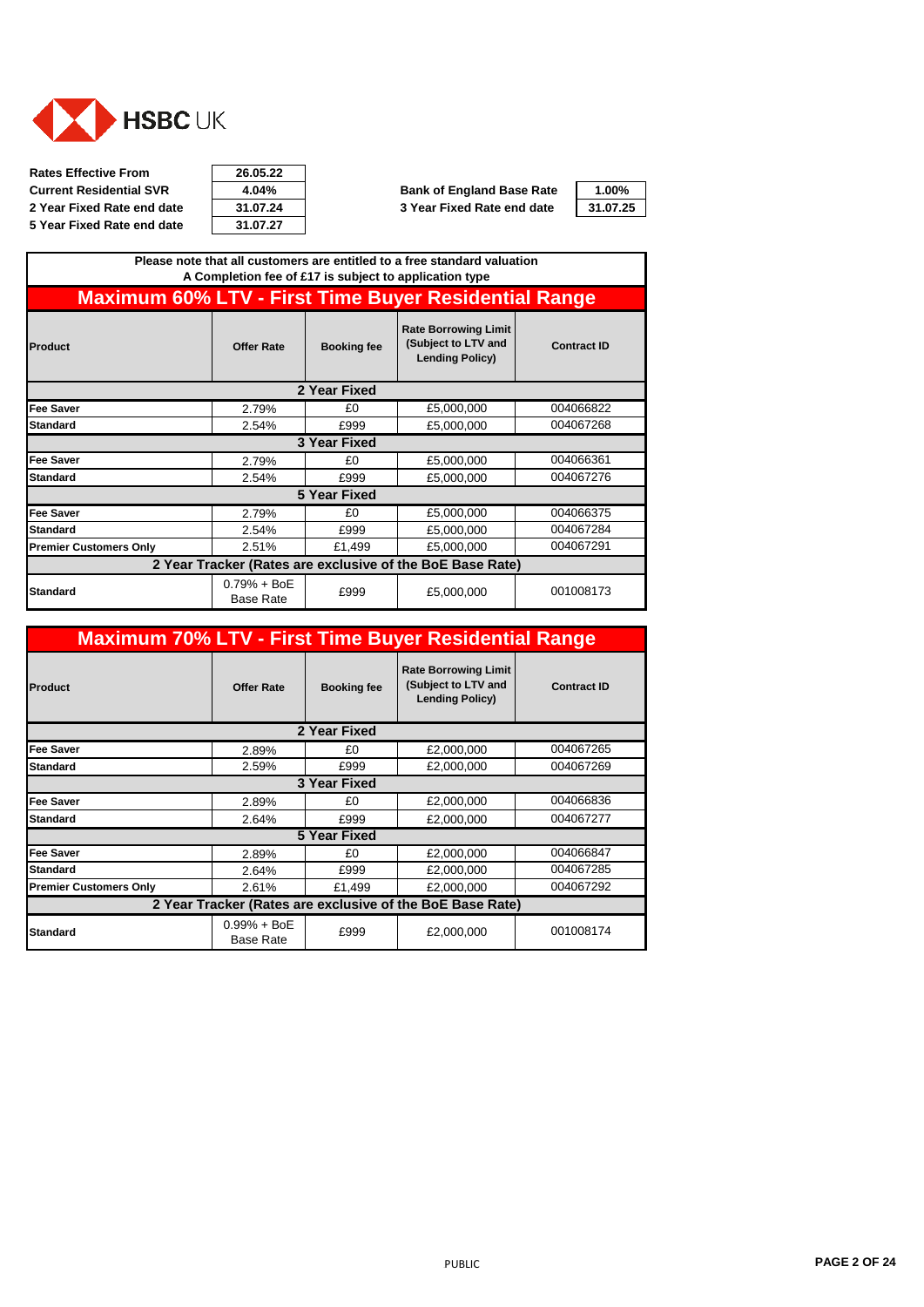

**Rates Effective From 26.05.22 Current Residential SVR 4.04% Bank of England Base Rate 1.00% 5 Year Fixed Rate end date** 

| 26.05.22 |
|----------|
| 4.04%    |
| 31.07.24 |
| 31.07.27 |

|                                                             |                                   |                    | Please note that all customers are entitled to a free standard valuation<br>A Completion fee of £17 is subject to application type |                    |
|-------------------------------------------------------------|-----------------------------------|--------------------|------------------------------------------------------------------------------------------------------------------------------------|--------------------|
| <b>Maximum 75% LTV - First Time Buyer Residential Range</b> |                                   |                    |                                                                                                                                    |                    |
| Product                                                     | <b>Offer Rate</b>                 | <b>Booking fee</b> | <b>Rate Borrowing Limit</b><br>(Subject to LTV and<br><b>Lending Policy)</b>                                                       | <b>Contract ID</b> |
|                                                             |                                   | 2 Year Fixed       |                                                                                                                                    |                    |
| Fee Saver                                                   | 2.89%                             | £0                 | £2,000,000                                                                                                                         | 004067266          |
| <b>Standard</b>                                             | 2.59%                             | £999               | £2,000,000                                                                                                                         | 004067270          |
|                                                             |                                   | 3 Year Fixed       |                                                                                                                                    |                    |
| <b>Fee Saver</b>                                            | 2.89%                             | £0                 | £2,000,000                                                                                                                         | 004066837          |
| <b>Standard</b>                                             | 2.64%                             | £999               | £2,000,000                                                                                                                         | 004067278          |
|                                                             |                                   | 5 Year Fixed       |                                                                                                                                    |                    |
| <b>Fee Saver</b>                                            | 2.89%                             | £0                 | £2,000,000                                                                                                                         | 004066848          |
| <b>Standard</b>                                             | 2.64%                             | £999               | £2,000,000                                                                                                                         | 004067286          |
| <b>Premier Customers Only</b>                               | 2.61%                             | £1,499             | £2,000,000                                                                                                                         | 004067293          |
| 2 Year Tracker (Rates are exclusive of the BoE Base Rate)   |                                   |                    |                                                                                                                                    |                    |
| <b>Standard</b>                                             | $0.99% + BoE$<br><b>Base Rate</b> | £999               | £2,000,000                                                                                                                         | 001008175          |

| <b>Maximum 80% LTV - First Time Buyer Residential Range</b> |                                 |                    |                                                                              |                    |
|-------------------------------------------------------------|---------------------------------|--------------------|------------------------------------------------------------------------------|--------------------|
| Product                                                     | <b>Offer Rate</b>               | <b>Booking fee</b> | <b>Rate Borrowing Limit</b><br>(Subject to LTV and<br><b>Lending Policy)</b> | <b>Contract ID</b> |
|                                                             |                                 | 2 Year Fixed       |                                                                              |                    |
| <b>Fee Saver</b>                                            | 2.89%                           | £0                 | £1,000,000                                                                   | 004066825          |
| <b>Standard</b>                                             | 2.64%                           | £999               | £1,000,000                                                                   | 004067271          |
|                                                             |                                 | 3 Year Fixed       |                                                                              |                    |
| <b>Fee Saver</b>                                            | 2.94%                           | £0                 | £1,000,000                                                                   | 004066838          |
| <b>Standard</b>                                             | 2.69%                           | £999               | £1,000,000                                                                   | 004067279          |
|                                                             |                                 | 5 Year Fixed       |                                                                              |                    |
| Fee Saver                                                   | 2.94%                           | £0                 | £1,000,000                                                                   | 004066849          |
| <b>Standard</b>                                             | 2.69%                           | £999               | £1,000,000                                                                   | 004067287          |
| <b>Premier Customers Only</b>                               | 2.66%                           | £1,499             | £1,000,000                                                                   | 004067294          |
| 2 Year Tracker (Rates are exclusive of the BoE Base Rate)   |                                 |                    |                                                                              |                    |
| <b>Standard</b>                                             | 1.29% + BoE<br><b>Base Rate</b> | £999               | £1,000,000                                                                   | 001008176          |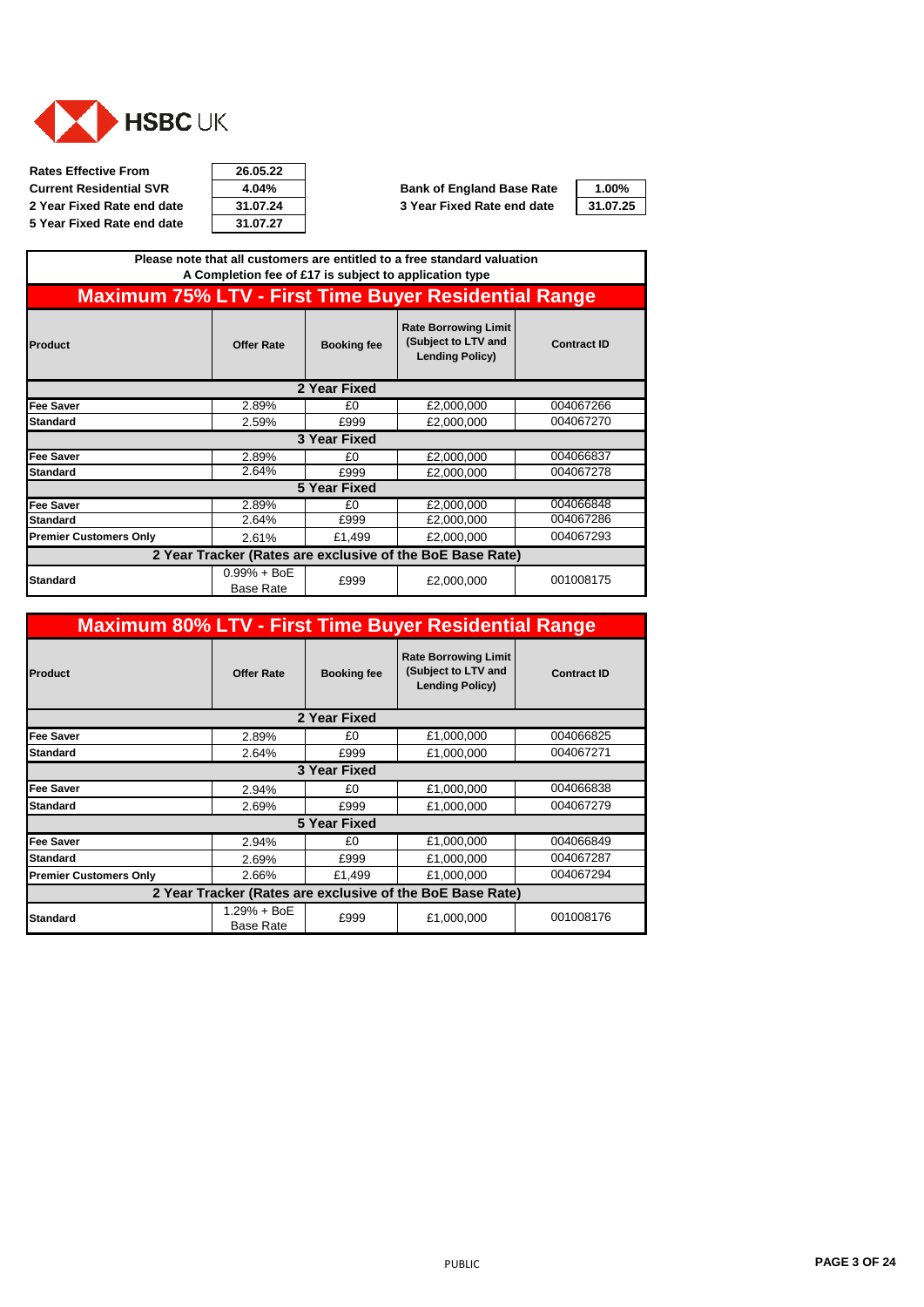

**Rates Effective From 26.05.22 Current Residential SVR**  $\begin{array}{|c|c|c|c|}\n\hline\n\text{4.04\%} & \text{Bank of England Base Rate} \\
\hline\n\text{2 Year Fixed Rate end date} & \text{31.07.24} \\
\hline\n\end{array}$  3 Year Fixed Rate end date **5 Year Fixed Rate end date** 

| 26.05.22 |
|----------|
| 4.04%    |
| 31.07.24 |
| 31.07.27 |

| 1.00%    |  |
|----------|--|
| 31.07.25 |  |

| Please note that all customers are entitled to a free standard valuation<br>A Completion fee of £17 is subject to application type |                                   |                    |                                                                              |                    |  |
|------------------------------------------------------------------------------------------------------------------------------------|-----------------------------------|--------------------|------------------------------------------------------------------------------|--------------------|--|
| <b>Maximum 85% LTV - First Time Buyer Residential Range</b>                                                                        |                                   |                    |                                                                              |                    |  |
| Product                                                                                                                            | <b>Offer Rate</b>                 | <b>Booking fee</b> | <b>Rate Borrowing Limit</b><br>(Subject to LTV and<br><b>Lending Policy)</b> | <b>Contract ID</b> |  |
|                                                                                                                                    |                                   | 2 Year Fixed       |                                                                              |                    |  |
| <b>Fee Saver</b>                                                                                                                   | 2.94%                             | £0                 | £750,000                                                                     | 004066826          |  |
| <b>Standard</b>                                                                                                                    | 2.64%                             | £999               | £750,000                                                                     | 004067272          |  |
|                                                                                                                                    |                                   | 3 Year Fixed       |                                                                              |                    |  |
| <b>Fee Saver</b>                                                                                                                   | 2.94%                             | £0                 | £750,000                                                                     | 004066839          |  |
| <b>Standard</b>                                                                                                                    | 2.69%                             | £999               | £750,000                                                                     | 004067280          |  |
| <b>5 Year Fixed</b>                                                                                                                |                                   |                    |                                                                              |                    |  |
| <b>Fee Saver</b>                                                                                                                   | 2.94%                             | £0                 | £750,000                                                                     | 004066850          |  |
| <b>Standard</b>                                                                                                                    | 2.69%                             | £999               | £750,000                                                                     | 004067288          |  |
| <b>Premier Customers Only</b>                                                                                                      | 2.66%                             | £1,499             | £750,000                                                                     | 004067295          |  |
| 2 Year Tracker (Rates are exclusive of the BoE Base Rate)                                                                          |                                   |                    |                                                                              |                    |  |
| <b>Standard</b>                                                                                                                    | $1.34% + BOE$<br><b>Base Rate</b> | £999               | £750,000                                                                     | 001008177          |  |

| <b>Maximum 90% LTV - First Time Buyer Residential Range</b> |                                   |                     |                                                                              |                    |  |  |
|-------------------------------------------------------------|-----------------------------------|---------------------|------------------------------------------------------------------------------|--------------------|--|--|
| Product                                                     | <b>Offer Rate</b>                 | <b>Booking fee</b>  | <b>Rate Borrowing Limit</b><br>(Subject to LTV and<br><b>Lending Policy)</b> | <b>Contract ID</b> |  |  |
|                                                             |                                   | 2 Year Fixed        |                                                                              |                    |  |  |
| Fee Saver                                                   | 2.99%                             | £0                  | £550,000                                                                     | 004066827          |  |  |
| <b>Standard</b>                                             | 2.69%                             | £999                | £550.000                                                                     | 004067273          |  |  |
|                                                             | 3 Year Fixed                      |                     |                                                                              |                    |  |  |
| <b>Fee Saver</b>                                            | 2.99%                             | £0                  | £550,000                                                                     | 004066840          |  |  |
| <b>Standard</b>                                             | 2.79%                             | £999                | £550,000                                                                     | 004067281          |  |  |
|                                                             |                                   | <b>5 Year Fixed</b> |                                                                              |                    |  |  |
| <b>Fee Saver</b>                                            | 2.99%                             | £0                  | £550,000                                                                     | 004066851          |  |  |
| <b>Standard</b>                                             | 2.79%                             | £999                | £550,000                                                                     | 004067289          |  |  |
| <b>Premier Customers Only</b>                               | 2.76%                             | £1,499              | £550,000                                                                     | 004067296          |  |  |
| 2 Year Tracker (Rates are exclusive of the BoE Base Rate)   |                                   |                     |                                                                              |                    |  |  |
| <b>Standard</b>                                             | $1.39% + BoE$<br><b>Base Rate</b> | £999                | £550,000                                                                     | 001008178          |  |  |

| <b>Maximum 95% LTV - First Time Buyer Residential Range</b> |                   |                    |                                                                              |                    |  |
|-------------------------------------------------------------|-------------------|--------------------|------------------------------------------------------------------------------|--------------------|--|
| Product                                                     | <b>Offer Rate</b> | <b>Booking fee</b> | <b>Rate Borrowing Limit</b><br>(Subject to LTV and<br><b>Lending Policy)</b> | <b>Contract ID</b> |  |
| 2 Year Fixed                                                |                   |                    |                                                                              |                    |  |
| <b>Fee Saver</b>                                            | 3.19%             | £0                 | £500,000                                                                     | 004067267          |  |
| <b>Standard</b>                                             | 2.99%             | £999               | £500.000                                                                     | 004067274          |  |
| 3 Year Fixed                                                |                   |                    |                                                                              |                    |  |
| <b>Fee Saver</b>                                            | 3.24%             | £0                 | £500,000                                                                     | 004067275          |  |
| <b>Standard</b>                                             | 3.19%             | £999               | £500.000                                                                     | 004067282          |  |
| 5 Year Fixed                                                |                   |                    |                                                                              |                    |  |
| <b>Fee Saver</b>                                            | 3.24%             | £0                 | £500,000                                                                     | 004067283          |  |
| <b>Standard</b>                                             | 3.19%             | £999               | £500,000                                                                     | 004067290          |  |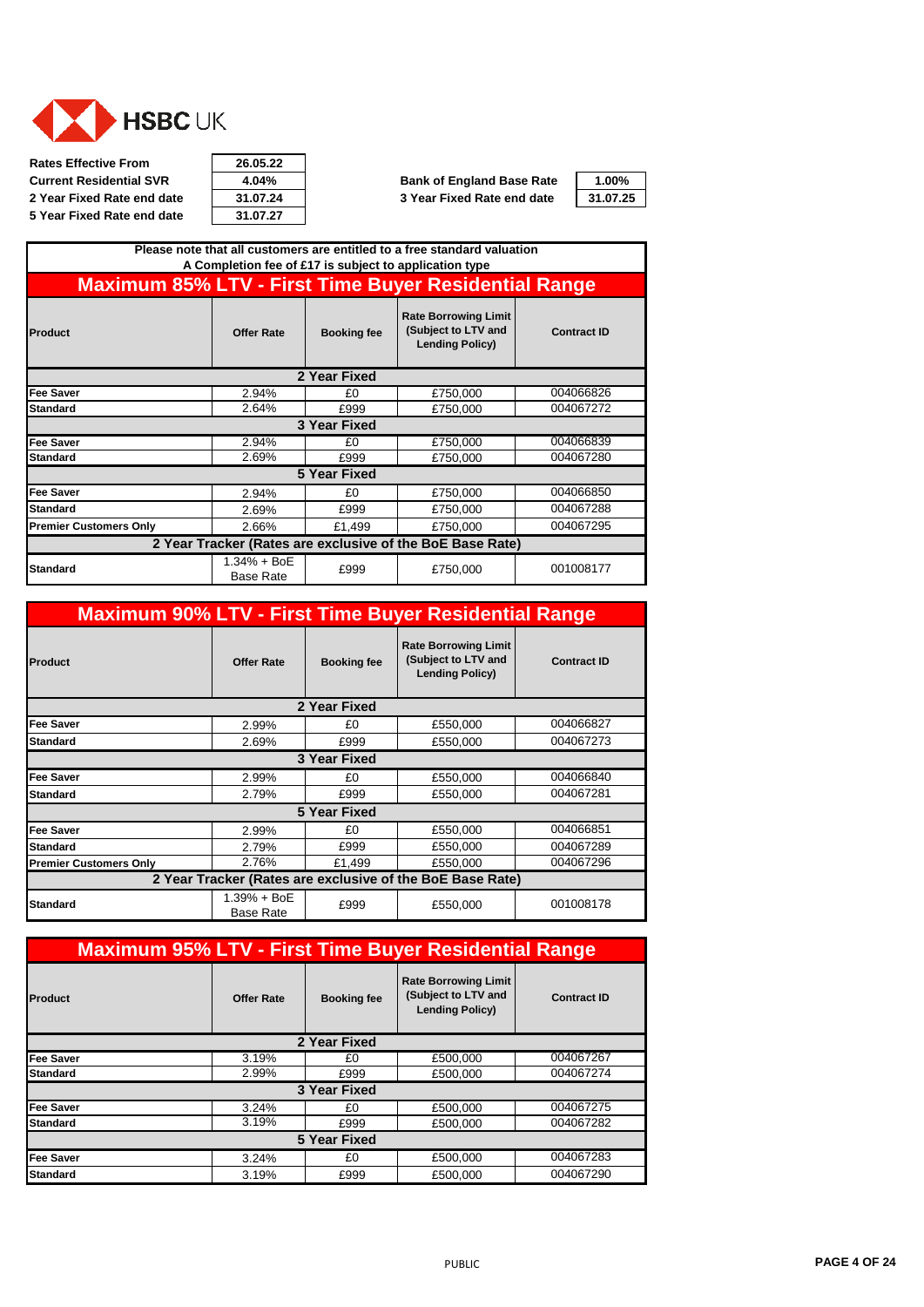<span id="page-4-0"></span>

**Rates Effective From 26.05.22 Current Residential SVR**  $\overline{4.04\%}$  **Bank of England Base Rate**  $\overline{4.00\%}$ <br> **2 Year Fixed Rate end date**  $\overline{31.07.24}$  **3 Year Fixed Rate end date**  $\overline{31.07.25}$ **2 Year Fixed Rate end date 31.07.24 3 Year Fixed Rate end date 31.07.25 5 Year Fixed Rate end date** 

| 26.05.22 |  |
|----------|--|
| 4.04%    |  |
| 31.07.24 |  |
| 31.07.27 |  |

| Please note that all customers are entitled to a free standard valuation<br>A Completion fee of £17 is subject to application type |                                   |                    |                                                                              |                    |  |
|------------------------------------------------------------------------------------------------------------------------------------|-----------------------------------|--------------------|------------------------------------------------------------------------------|--------------------|--|
|                                                                                                                                    |                                   |                    | <b>Maximum 60% LTV - Home Mover Residential Range</b>                        |                    |  |
| Product                                                                                                                            | <b>Offer Rate</b>                 | <b>Booking fee</b> | <b>Rate Borrowing Limit</b><br>(Subject to LTV and<br><b>Lending Policy)</b> | <b>Contract ID</b> |  |
|                                                                                                                                    |                                   | 2 Year Fixed       |                                                                              |                    |  |
| <b>Fee Saver</b>                                                                                                                   | 2.79%                             | £0                 | £5,000,000                                                                   | 004066864          |  |
| <b>Standard</b>                                                                                                                    | 2.54%                             | £999               | £5,000,000                                                                   | 004067300          |  |
|                                                                                                                                    |                                   | 3 Year Fixed       |                                                                              |                    |  |
| <b>Fee Saver</b>                                                                                                                   | 2.79%                             | £0                 | £5,000,000                                                                   | 004066409          |  |
| <b>Standard</b>                                                                                                                    | 2.54%                             | £999               | £5,000,000                                                                   | 004067308          |  |
|                                                                                                                                    |                                   | 5 Year Fixed       |                                                                              |                    |  |
| <b>Fee Saver</b>                                                                                                                   | 2.79%                             | £0                 | £5,000,000                                                                   | 004066423          |  |
| <b>Standard</b>                                                                                                                    | 2.54%                             | £999               | £5,000,000                                                                   | 004067316          |  |
| <b>Premier Customers Only</b>                                                                                                      | 2.51%                             | £1,499             | £5,000,000                                                                   | 004067323          |  |
| 2 Year Tracker (Rates are exclusive of the BoE Base Rate)                                                                          |                                   |                    |                                                                              |                    |  |
| <b>Standard</b>                                                                                                                    | $0.79% + BoE$<br><b>Base Rate</b> | £999               | £5,000,000                                                                   | 001008179          |  |

| <b>Maximum 70% LTV - Home Mover Residential Range</b>     |                                   |                     |                                                                              |                    |
|-----------------------------------------------------------|-----------------------------------|---------------------|------------------------------------------------------------------------------|--------------------|
| Product                                                   | <b>Offer Rate</b>                 | <b>Booking fee</b>  | <b>Rate Borrowing Limit</b><br>(Subject to LTV and<br><b>Lending Policy)</b> | <b>Contract ID</b> |
|                                                           |                                   | 2 Year Fixed        |                                                                              |                    |
| <b>Fee Saver</b>                                          | 2.89%                             | £0                  | £2,000,000                                                                   | 004067297          |
| <b>Standard</b>                                           | 2.59%                             | £999                | £2,000,000                                                                   | 004067301          |
|                                                           |                                   | 3 Year Fixed        |                                                                              |                    |
| <b>Fee Saver</b>                                          | 2.89%                             | £0                  | £2,000,000                                                                   | 004066878          |
| <b>Standard</b>                                           | 2.64%                             | £999                | £2,000,000                                                                   | 004067309          |
|                                                           |                                   | <b>5 Year Fixed</b> |                                                                              |                    |
| <b>Fee Saver</b>                                          | 2.89%                             | £0                  | £2,000,000                                                                   | 004066889          |
| <b>Standard</b>                                           | 2.64%                             | £999                | £2,000,000                                                                   | 004067317          |
| <b>Premier Customers Only</b>                             | 2.61%                             | £1,499              | £2,000,000                                                                   | 004067324          |
| 2 Year Tracker (Rates are exclusive of the BoE Base Rate) |                                   |                     |                                                                              |                    |
| <b>Standard</b>                                           | $0.99% + BoE$<br><b>Base Rate</b> | £999                | £2,000,000                                                                   | 001008180          |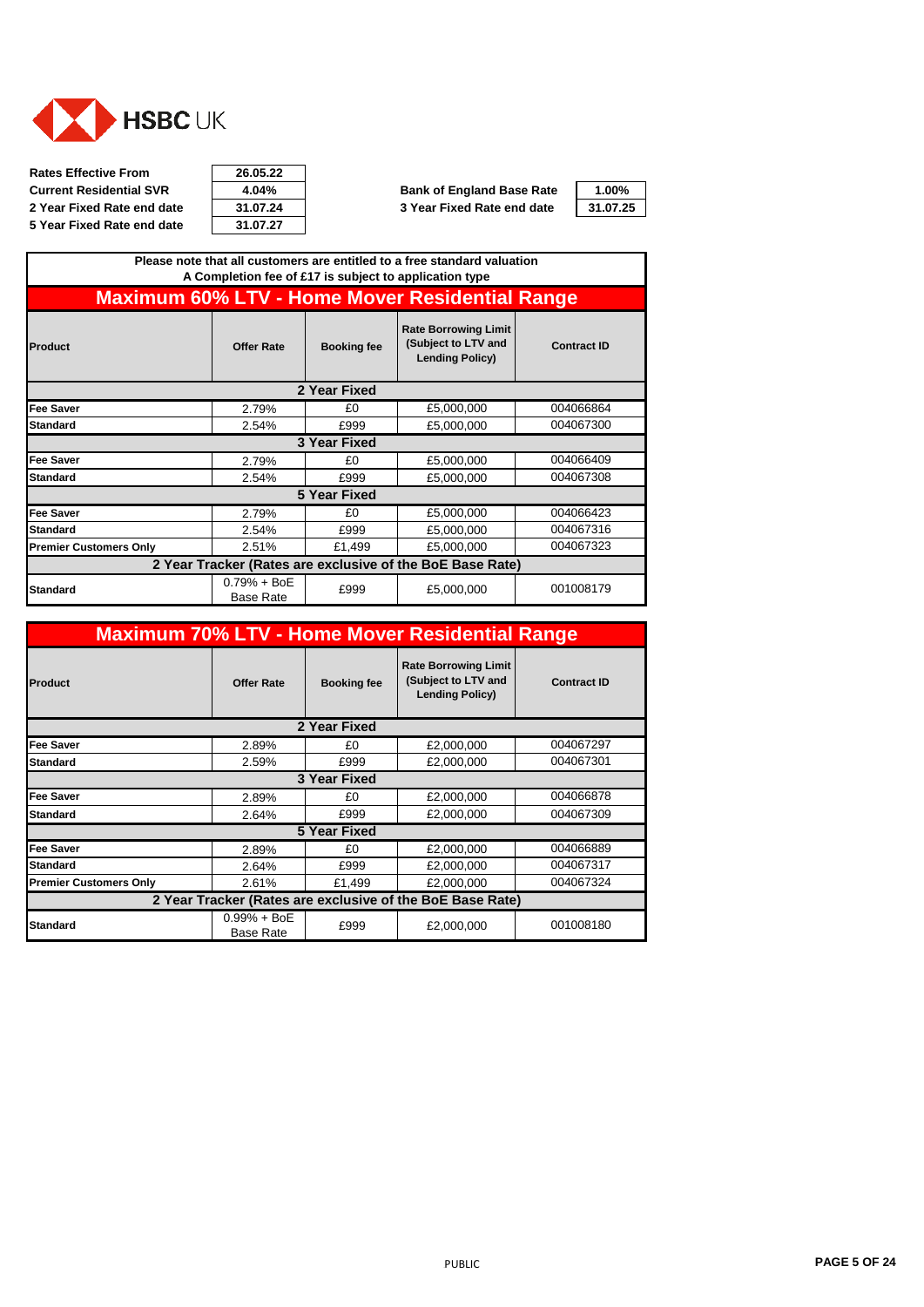

**Rates Effective From 26.05.22 Current Residential SVR 4.04% Bank of England Base Rate 1.00% 2 Year Fixed Rate end date 31.07.24 3 Year Fixed Rate end date 31.07.25 5 Year Fixed Rate end date** 

| 26.05.22 |
|----------|
| 4.04%    |
| 31.07.24 |
| 31.07.27 |

| Please note that all customers are entitled to a free standard valuation<br>A Completion fee of £17 is subject to application type |                                   |                     |                                                                              |                    |  |  |
|------------------------------------------------------------------------------------------------------------------------------------|-----------------------------------|---------------------|------------------------------------------------------------------------------|--------------------|--|--|
|                                                                                                                                    |                                   |                     | <b>Maximum 75% LTV - Home Mover Residential Range</b>                        |                    |  |  |
| Product                                                                                                                            | <b>Offer Rate</b>                 | <b>Booking fee</b>  | <b>Rate Borrowing Limit</b><br>(Subject to LTV and<br><b>Lending Policy)</b> | <b>Contract ID</b> |  |  |
|                                                                                                                                    | 2 Year Fixed                      |                     |                                                                              |                    |  |  |
| <b>Fee Saver</b>                                                                                                                   | 2.89%                             | £0                  | £2,000,000                                                                   | 004067298          |  |  |
| <b>Standard</b>                                                                                                                    | 2.59%                             | £999                | £2,000,000                                                                   | 004067302          |  |  |
|                                                                                                                                    |                                   | 3 Year Fixed        |                                                                              |                    |  |  |
| <b>Fee Saver</b>                                                                                                                   | 2.89%                             | £0                  | £2,000,000                                                                   | 004066879          |  |  |
| <b>Standard</b>                                                                                                                    | 2.64%                             | £999                | £2,000,000                                                                   | 004067310          |  |  |
|                                                                                                                                    |                                   | <b>5 Year Fixed</b> |                                                                              |                    |  |  |
| <b>Fee Saver</b>                                                                                                                   | 2.89%                             | £0                  | £2,000,000                                                                   | 004066890          |  |  |
| <b>Standard</b>                                                                                                                    | 2.64%                             | £999                | £2,000,000                                                                   | 004067318          |  |  |
| <b>Premier Customers Only</b>                                                                                                      | 2.61%                             | £1,499              | £2,000,000                                                                   | 004067325          |  |  |
| 2 Year Tracker (Rates are exclusive of the BoE Base Rate)                                                                          |                                   |                     |                                                                              |                    |  |  |
| <b>Standard</b>                                                                                                                    | $0.99% + BoE$<br><b>Base Rate</b> | £999                | £2,000,000                                                                   | 001008181          |  |  |

| <b>Maximum 80% LTV - Home Mover Residential Range</b>     |                                 |                    |                                                                              |                    |  |
|-----------------------------------------------------------|---------------------------------|--------------------|------------------------------------------------------------------------------|--------------------|--|
| Product                                                   | <b>Offer Rate</b>               | <b>Booking fee</b> | <b>Rate Borrowing Limit</b><br>(Subject to LTV and<br><b>Lending Policy)</b> | <b>Contract ID</b> |  |
|                                                           |                                 | 2 Year Fixed       |                                                                              |                    |  |
| Fee Saver                                                 | 2.89%                           | £0                 | £1,000,000                                                                   | 004066867          |  |
| <b>Standard</b>                                           | 2.64%                           | £999               | £1,000,000                                                                   | 004067303          |  |
| 3 Year Fixed                                              |                                 |                    |                                                                              |                    |  |
| <b>Fee Saver</b>                                          | 2.94%                           | £0                 | £1,000,000                                                                   | 004066880          |  |
| <b>Standard</b>                                           | 2.69%                           | £999               | £1,000,000                                                                   | 004067311          |  |
|                                                           |                                 | 5 Year Fixed       |                                                                              |                    |  |
| <b>Fee Saver</b>                                          | 2.94%                           | £0                 | £1,000,000                                                                   | 004066891          |  |
| <b>Standard</b>                                           | 2.69%                           | £999               | £1,000,000                                                                   | 004067319          |  |
| <b>Premier Customers Only</b>                             | 2.66%                           | £1,499             | £1,000,000                                                                   | 004067326          |  |
| 2 Year Tracker (Rates are exclusive of the BoE Base Rate) |                                 |                    |                                                                              |                    |  |
| <b>Standard</b>                                           | 1.29% + BoE<br><b>Base Rate</b> | £999               | £1,000,000                                                                   | 001008182          |  |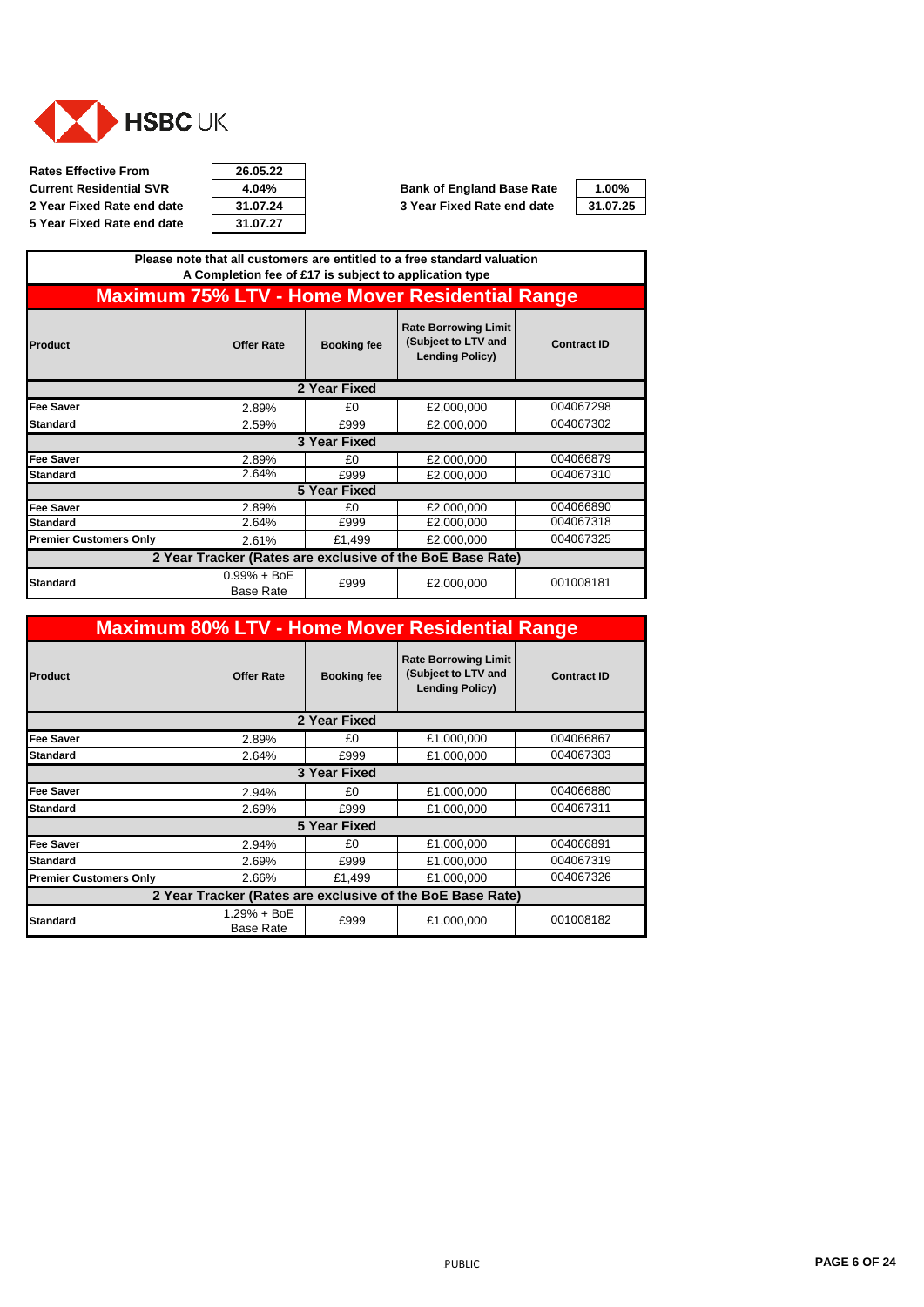

**Rates Effective From 26.05.22 Current Residential SVR**  $\begin{array}{|c|c|c|c|}\n\hline\n\text{4.04\%} & \text{Bank of England Base Rate} \\
\hline\n\text{2 Year Fixed Rate end date} & \text{31.07.24} \\
\hline\n\end{array}$  3 Year Fixed Rate end date **5 Year Fixed Rate end date** 

| 26.05.22 |  |
|----------|--|
| 4.04%    |  |
| 31.07.24 |  |
| 31.07.27 |  |

| 1.00%   |
|---------|
| 1.07.25 |

| Please note that all customers are entitled to a free standard valuation<br>A Completion fee of £17 is subject to application type |                                   |                    |                                                                              |                    |  |
|------------------------------------------------------------------------------------------------------------------------------------|-----------------------------------|--------------------|------------------------------------------------------------------------------|--------------------|--|
| <b>Maximum 85% LTV - Home Mover Residential Range</b>                                                                              |                                   |                    |                                                                              |                    |  |
| Product                                                                                                                            | <b>Offer Rate</b>                 | <b>Booking fee</b> | <b>Rate Borrowing Limit</b><br>(Subject to LTV and<br><b>Lending Policy)</b> | <b>Contract ID</b> |  |
|                                                                                                                                    |                                   | 2 Year Fixed       |                                                                              |                    |  |
| Fee Saver                                                                                                                          | 2.94%                             | £0                 | £750,000                                                                     | 004066868          |  |
| <b>Standard</b>                                                                                                                    | 2.64%                             | £999               | £750,000                                                                     | 004067304          |  |
|                                                                                                                                    |                                   | 3 Year Fixed       |                                                                              |                    |  |
| <b>Fee Saver</b>                                                                                                                   | 2.94%                             | £0                 | £750,000                                                                     | 004066881          |  |
| <b>Standard</b>                                                                                                                    | 2.69%                             | £999               | £750,000                                                                     | 004067312          |  |
|                                                                                                                                    |                                   | 5 Year Fixed       |                                                                              |                    |  |
| Fee Saver                                                                                                                          | 2.94%                             | £0                 | £750,000                                                                     | 004066892          |  |
| <b>Standard</b>                                                                                                                    | 2.69%                             | £999               | £750,000                                                                     | 004067320          |  |
| <b>Premier Customers Only</b>                                                                                                      | 2.66%                             | £1,499             | £750,000                                                                     | 004067327          |  |
| 2 Year Tracker (Rates are exclusive of the BoE Base Rate)                                                                          |                                   |                    |                                                                              |                    |  |
| <b>Standard</b>                                                                                                                    | $1.34% + BoE$<br><b>Base Rate</b> | £999               | £750,000                                                                     | 001008183          |  |

| <b>Maximum 90% LTV - Home Mover Residential Range</b>     |                                 |                    |                                                                              |                    |  |  |
|-----------------------------------------------------------|---------------------------------|--------------------|------------------------------------------------------------------------------|--------------------|--|--|
| <b>Product</b>                                            | <b>Offer Rate</b>               | <b>Booking fee</b> | <b>Rate Borrowing Limit</b><br>(Subject to LTV and<br><b>Lending Policy)</b> | <b>Contract ID</b> |  |  |
|                                                           |                                 | 2 Year Fixed       |                                                                              |                    |  |  |
| <b>Fee Saver</b>                                          | 2.99%                           | £0                 | £550,000                                                                     | 004066869          |  |  |
| <b>Standard</b>                                           | 2.69%                           | £999               | £550.000                                                                     | 004067305          |  |  |
|                                                           | 3 Year Fixed                    |                    |                                                                              |                    |  |  |
| <b>Fee Saver</b>                                          | 2.99%                           | £0                 | £550,000                                                                     | 004066882          |  |  |
| <b>Standard</b>                                           | 2.79%                           | £999               | £550.000                                                                     | 004067313          |  |  |
|                                                           |                                 | 5 Year Fixed       |                                                                              |                    |  |  |
| <b>Fee Saver</b>                                          | 2.99%                           | £0                 | £550,000                                                                     | 004066893          |  |  |
| <b>Standard</b>                                           | 2.79%                           | £999               | £550,000                                                                     | 004067321          |  |  |
| <b>Premier Customers Only</b>                             | 2.76%                           | £1,499             | £550,000                                                                     | 004067328          |  |  |
| 2 Year Tracker (Rates are exclusive of the BoE Base Rate) |                                 |                    |                                                                              |                    |  |  |
| <b>Standard</b>                                           | 1.39% + BoE<br><b>Base Rate</b> | £999               | £550,000                                                                     | 001008184          |  |  |

| <b>Maximum 95% LTV - Home Mover Residential Range</b> |                   |                    |                                                                              |                    |
|-------------------------------------------------------|-------------------|--------------------|------------------------------------------------------------------------------|--------------------|
| Product                                               | <b>Offer Rate</b> | <b>Booking fee</b> | <b>Rate Borrowing Limit</b><br>(Subject to LTV and<br><b>Lending Policy)</b> | <b>Contract ID</b> |
|                                                       |                   | 2 Year Fixed       |                                                                              |                    |
| <b>Fee Saver</b>                                      | 3.19%             | £Ο                 | £500,000                                                                     | 004067299          |
| <b>Standard</b>                                       | 2.99%             | £999               | £500,000                                                                     | 004067306          |
|                                                       |                   | 3 Year Fixed       |                                                                              |                    |
| <b>Fee Saver</b>                                      | 3.24%             | £0                 | £500,000                                                                     | 004067307          |
| <b>Standard</b>                                       | 3.19%             | £999               | £500,000                                                                     | 004067314          |
|                                                       |                   | 5 Year Fixed       |                                                                              |                    |
| <b>Fee Saver</b>                                      | 3.24%             | £0                 | £500,000                                                                     | 004067315          |
| <b>Standard</b>                                       | 3.19%             | £999               | £500,000                                                                     | 004067322          |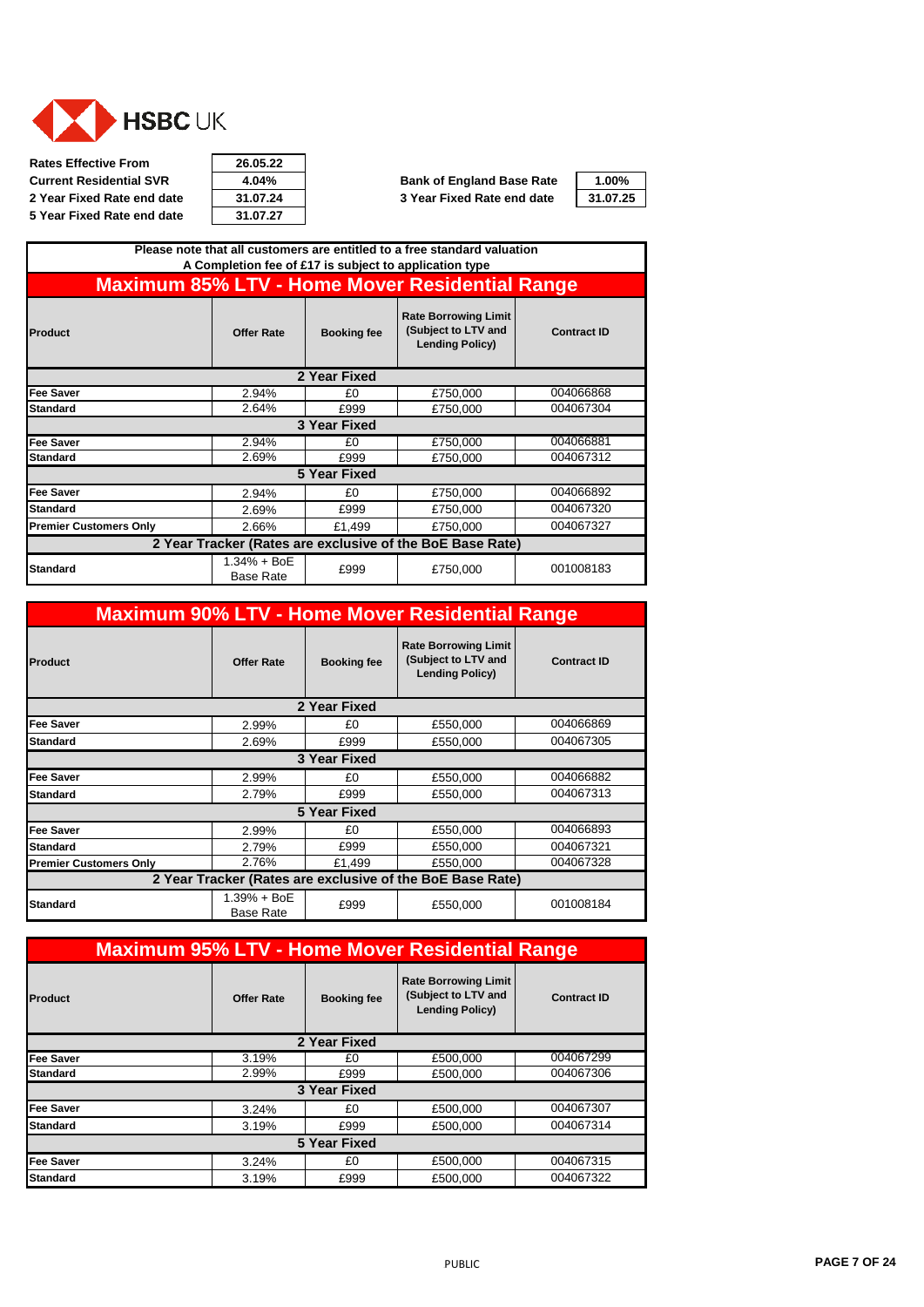<span id="page-7-0"></span>

| 26.05.22 |  |
|----------|--|
| 4.04%    |  |
| 31.07.24 |  |
| 31.07.27 |  |

**Current Residential SVR 4.04% Bank of England Base Rate 1.00% 2 Year Fixed Rate end date 31.07.24 3 Year Fixed Rate end date 31.07.25**

|                                                           |                                   |                     | Please note that all customers are entitled to a free standard valuation<br>A Completion fee of £17 is subject to application type |                    |
|-----------------------------------------------------------|-----------------------------------|---------------------|------------------------------------------------------------------------------------------------------------------------------------|--------------------|
|                                                           |                                   |                     | <b>Maximum 60% LTV - Remortgage Residential Range</b>                                                                              |                    |
| Product                                                   | <b>Offer Rate</b>                 | <b>Booking fee</b>  | <b>Rate Borrowing Limit</b><br>(Subject to LTV and<br><b>Lending Policy)</b>                                                       | <b>Contract ID</b> |
| 2 Year Fixed                                              |                                   |                     |                                                                                                                                    |                    |
| <b>Fee Saver</b>                                          | 2.84%                             | £0                  | £5,000,000                                                                                                                         | 004067335          |
| <b>Standard</b>                                           | 2.54%                             | £999                | £5,000,000                                                                                                                         | 004067339          |
|                                                           |                                   | <b>3 Year Fixed</b> |                                                                                                                                    |                    |
| <b>Fee Saver</b>                                          | 2.84%                             | £0                  | £5,000,000                                                                                                                         | 004067345          |
| <b>Standard</b>                                           | 2.64%                             | £999                | £5,000,000                                                                                                                         | 004067350          |
|                                                           |                                   | 5 Year Fixed        |                                                                                                                                    |                    |
| <b>Fee Saver</b>                                          | 2.84%                             | £0                  | £5,000,000                                                                                                                         | 004067355          |
| <b>Standard</b>                                           | 2.64%                             | £999                | £5,000,000                                                                                                                         | 004067360          |
| <b>Premier Customers Only</b>                             | 2.61%                             | £1,499              | £5,000,000                                                                                                                         | 004067365          |
| 2 Year Tracker (Rates are exclusive of the BoE Base Rate) |                                   |                     |                                                                                                                                    |                    |
| <b>Standard</b>                                           | $0.79% + BoE$<br><b>Base Rate</b> | £999                | £5,000,000                                                                                                                         | 001008185          |

| <b>Maximum 70% LTV - Remortgage Residential Range</b>     |                                   |                     |                                                                              |                    |
|-----------------------------------------------------------|-----------------------------------|---------------------|------------------------------------------------------------------------------|--------------------|
| Product                                                   | <b>Offer Rate</b>                 | <b>Booking fee</b>  | <b>Rate Borrowing Limit</b><br>(Subject to LTV and<br><b>Lending Policy)</b> | <b>Contract ID</b> |
| 2 Year Fixed                                              |                                   |                     |                                                                              |                    |
| Fee Saver                                                 | 2.89%                             | £0                  | £2,000,000                                                                   | 004067336          |
| <b>Standard</b>                                           | 2.59%                             | £999                | £2,000,000                                                                   | 004067340          |
| 3 Year Fixed                                              |                                   |                     |                                                                              |                    |
| Fee Saver                                                 | 2.94%                             | £0                  | £2,000,000                                                                   | 004067346          |
| <b>Standard</b>                                           | 2.69%                             | £999                | £2,000,000                                                                   | 004067351          |
|                                                           |                                   | <b>5 Year Fixed</b> |                                                                              |                    |
| Fee Saver                                                 | 2.94%                             | £0                  | £2,000,000                                                                   | 004067356          |
| <b>Standard</b>                                           | 2.69%                             | £999                | £2,000,000                                                                   | 004067361          |
| <b>Premier Customers Only</b>                             | 2.66%                             | £1,499              | £2,000,000                                                                   | 004067366          |
| 2 Year Tracker (Rates are exclusive of the BoE Base Rate) |                                   |                     |                                                                              |                    |
| <b>Standard</b>                                           | $0.99% + BoE$<br><b>Base Rate</b> | £999                | £2,000,000                                                                   | 001008186          |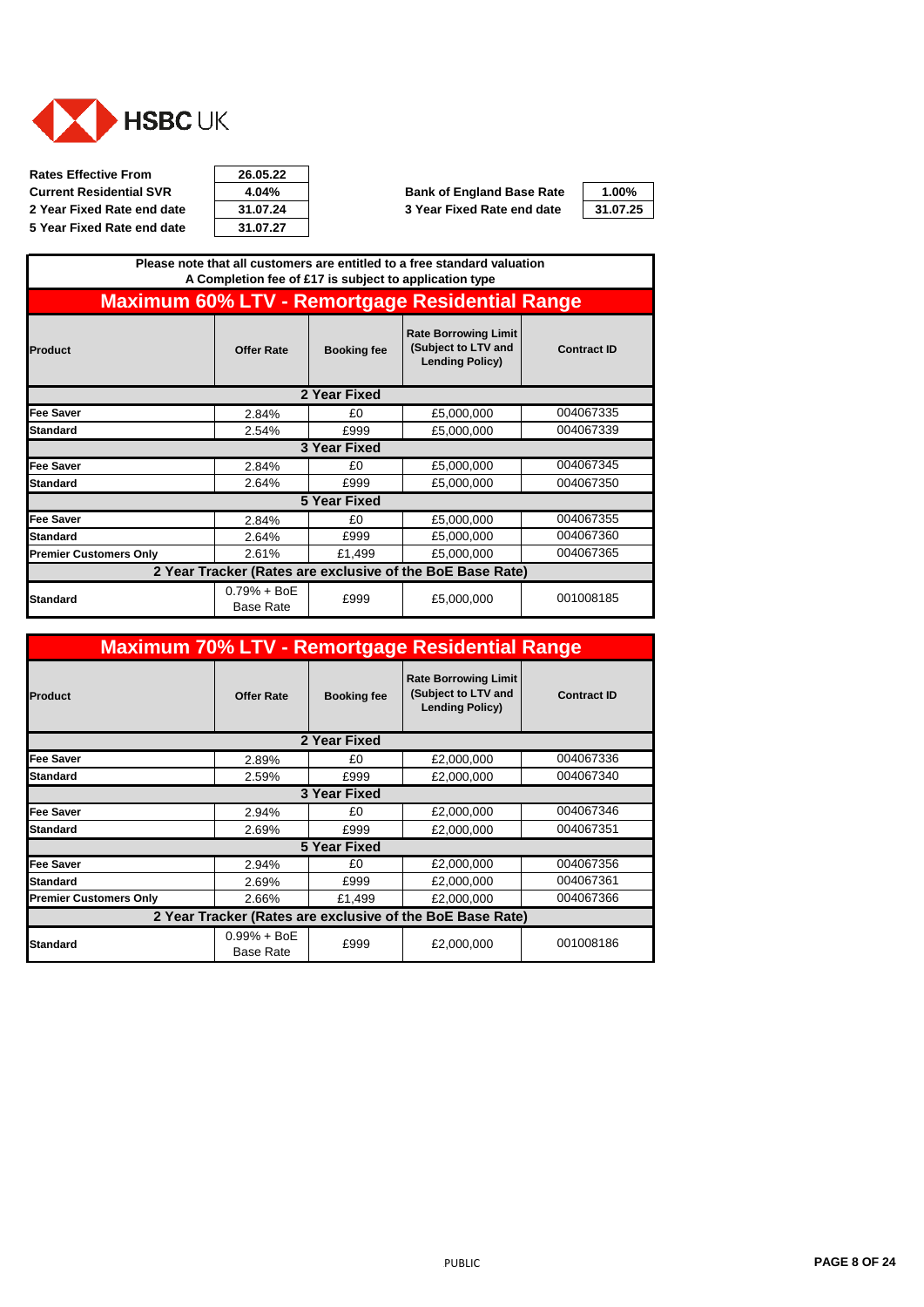

**Rates Effective From 26.05.22 Current Residential SVR 4.04% Bank of England Base Rate 1.00% 5 Year Fixed Rate end date** 

| 26.05.22 |  |
|----------|--|
| 4.04%    |  |
| 31.07.24 |  |
| 31.07.27 |  |

|                               |                                   |                     | Please note that all customers are entitled to a free standard valuation<br>A Completion fee of £17 is subject to application type |                    |
|-------------------------------|-----------------------------------|---------------------|------------------------------------------------------------------------------------------------------------------------------------|--------------------|
|                               |                                   |                     | <b>Maximum 75% LTV - Remortgage Residential Range</b>                                                                              |                    |
| Product                       | <b>Offer Rate</b>                 | <b>Booking fee</b>  | <b>Rate Borrowing Limit</b><br>(Subject to LTV and<br><b>Lending Policy)</b>                                                       | <b>Contract ID</b> |
|                               |                                   | 2 Year Fixed        |                                                                                                                                    |                    |
| <b>Fee Saver</b>              | 2.89%                             | £0                  | £2,000,000                                                                                                                         | 004067337          |
| <b>Standard</b>               | 2.59%                             | £999                | £2,000,000                                                                                                                         | 004067341          |
|                               |                                   | 3 Year Fixed        |                                                                                                                                    |                    |
| <b>Fee Saver</b>              | 2.94%                             | £0                  | £2,000,000                                                                                                                         | 004067347          |
| <b>Standard</b>               | 2.69%                             | £999                | £2,000,000                                                                                                                         | 004067352          |
|                               |                                   | <b>5 Year Fixed</b> |                                                                                                                                    |                    |
| <b>Fee Saver</b>              | 2.94%                             | £0                  | £2,000,000                                                                                                                         | 004067357          |
| <b>Standard</b>               | 2.69%                             | £999                | £2,000,000                                                                                                                         | 004067362          |
| <b>Premier Customers Only</b> | 2.66%                             | £1,499              | £2,000,000                                                                                                                         | 004067367          |
|                               |                                   |                     | 2 Year Tracker (Rates are exclusive of the BoE Base Rate)                                                                          |                    |
| Standard                      | $0.99% + BoE$<br><b>Base Rate</b> | £999                | £2,000,000                                                                                                                         | 001008187          |

| <b>Maximum 80% LTV - Remortgage Residential Range</b>     |                                   |                    |                                                                              |                    |
|-----------------------------------------------------------|-----------------------------------|--------------------|------------------------------------------------------------------------------|--------------------|
| <b>Product</b>                                            | <b>Offer Rate</b>                 | <b>Booking fee</b> | <b>Rate Borrowing Limit</b><br>(Subject to LTV and<br><b>Lending Policy)</b> | <b>Contract ID</b> |
| 2 Year Fixed                                              |                                   |                    |                                                                              |                    |
| <b>Fee Saver</b>                                          | 2.94%                             | £0                 | £1,000,000                                                                   | 004067338          |
| <b>Standard</b>                                           | 2.64%                             | £999               | £1,000,000                                                                   | 004067342          |
|                                                           |                                   | 3 Year Fixed       |                                                                              |                    |
| <b>Fee Saver</b>                                          | 2.94%                             | £0                 | £1,000,000                                                                   | 004067348          |
| <b>Standard</b>                                           | 2.74%                             | £999               | £1,000,000                                                                   | 004067353          |
|                                                           |                                   | 5 Year Fixed       |                                                                              |                    |
| <b>Fee Saver</b>                                          | 2.94%                             | £0                 | £1,000,000                                                                   | 004067358          |
| Standard                                                  | 2.74%                             | £999               | £1,000,000                                                                   | 004067363          |
| <b>Premier Customers Only</b>                             | 2.71%                             | £1,499             | £1,000,000                                                                   | 004067368          |
| 2 Year Tracker (Rates are exclusive of the BoE Base Rate) |                                   |                    |                                                                              |                    |
| <b>Standard</b>                                           | $1.34% + BOE$<br><b>Base Rate</b> | £999               | £1,000,000                                                                   | 001007983          |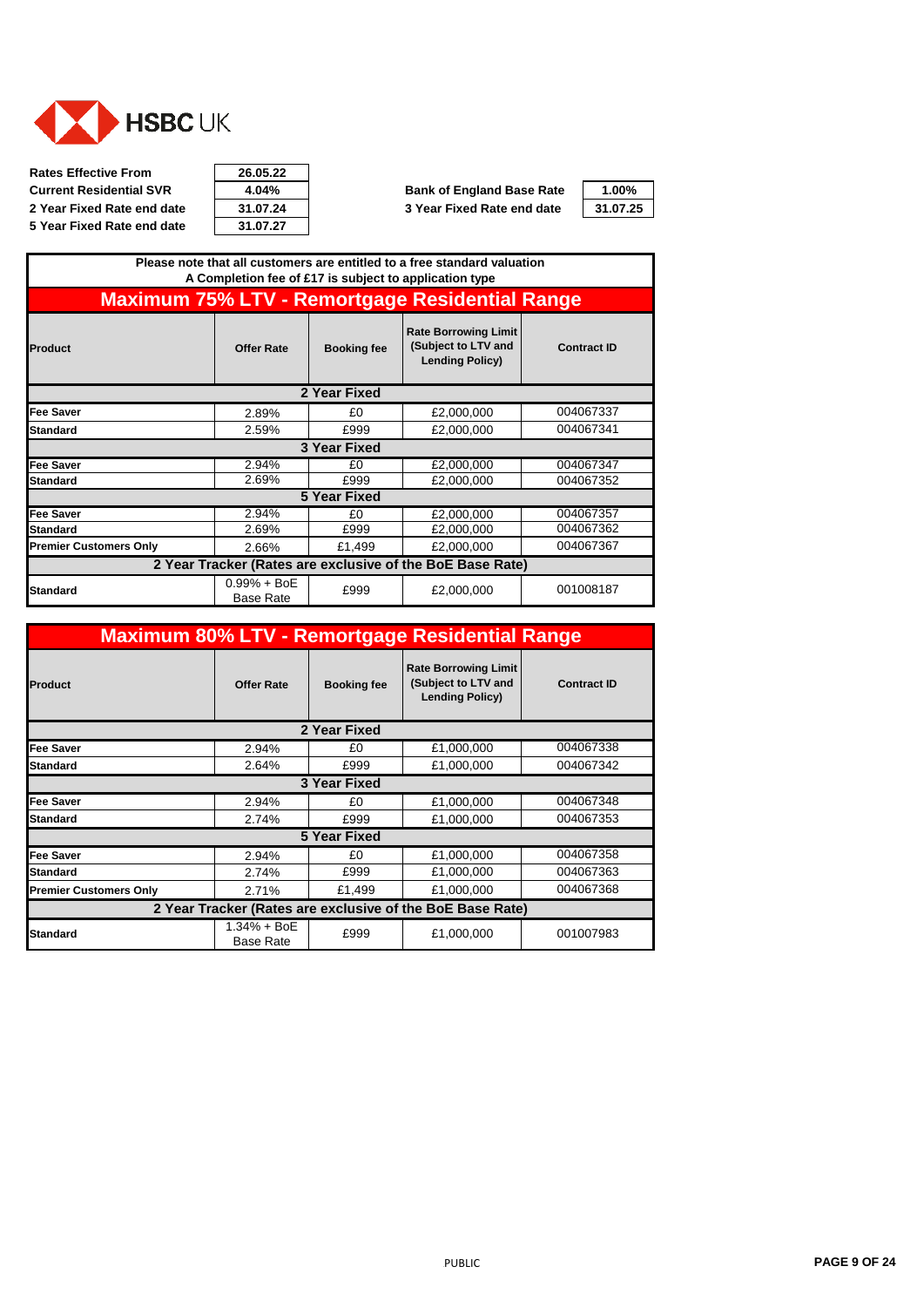

**Rates Effective From 26.05.22 Current Residential SVR**  $\begin{array}{|c|c|c|c|}\n\hline\n\text{4.04\%} & \text{Bank of England Base Rate} \\
\hline\n\text{2 Year Fixed Rate end date} & \text{31.07.24} & \text{3 Year Fixed Rate end date}\n\end{array}$ **5 Year Fixed Rate end date 31.07.27**



| 1.00%    |  |
|----------|--|
| 31.07.25 |  |

|                               |                                   |                     | Please note that all customers are entitled to a free standard valuation     |                    |
|-------------------------------|-----------------------------------|---------------------|------------------------------------------------------------------------------|--------------------|
|                               |                                   |                     | A Completion fee of £17 is subject to application type                       |                    |
|                               |                                   |                     | <b>Maximum 85% LTV - Remortgage Residential Range</b>                        |                    |
| Product                       | <b>Offer Rate</b>                 | <b>Booking fee</b>  | <b>Rate Borrowing Limit</b><br>(Subject to LTV and<br><b>Lending Policy)</b> | <b>Contract ID</b> |
|                               |                                   | 2 Year Fixed        |                                                                              |                    |
| <b>Fee Saver</b>              | 2.94%                             | £0                  | £750,000                                                                     | 004066923          |
| Standard                      | 2.69%                             | £999                | £750,000                                                                     | 004067343          |
|                               |                                   | 3 Year Fixed        |                                                                              |                    |
| <b>Fee Saver</b>              | 2.99%                             | £0                  | £750,000                                                                     | 004067349          |
| Standard                      | 2.79%                             | £999                | £750,000                                                                     | 004067354          |
|                               |                                   | <b>5 Year Fixed</b> |                                                                              |                    |
| <b>Fee Saver</b>              | 2.99%                             | £0                  | £750,000                                                                     | 004067359          |
| Standard                      | 2.79%                             | £999                | £750,000                                                                     | 004067364          |
| <b>Premier Customers Only</b> | 2.76%                             | £1,499              | £750,000                                                                     | 004067369          |
|                               |                                   |                     | 2 Year Tracker (Rates are exclusive of the BoE Base Rate)                    |                    |
| <b>Standard</b>               | $1.34% + BoE$<br><b>Base Rate</b> | £999                | £750,000                                                                     | 001007984          |

|                               |                                   |                    | <b>Maximum 90% LTV - Remortgage Residential Range</b>     |                    |
|-------------------------------|-----------------------------------|--------------------|-----------------------------------------------------------|--------------------|
| Product                       | <b>Offer Rate</b>                 | <b>Booking fee</b> | <b>Rate Borrowing Limit</b>                               | <b>Contract ID</b> |
|                               |                                   | 2 Year Fixed       |                                                           |                    |
| Fee Saver                     | 2.99%                             | £0                 | £550,000                                                  | 004066924          |
| Standard                      | 2.74%                             | £999               | £550,000                                                  | 004067344          |
|                               |                                   | 3 Year Fixed       |                                                           |                    |
| Fee Saver                     | 3.19%                             | £0                 | £550,000                                                  | 004066472          |
| <b>Standard</b>               | 2.99%                             | £999               | £550,000                                                  | 004066478          |
|                               |                                   | 5 Year Fixed       |                                                           |                    |
| <b>Fee Saver</b>              | 3.19%                             | £0                 | £550,000                                                  | 004066484          |
| <b>Standard</b>               | 2.99%                             | £999               | £550,000                                                  | 004066490          |
| <b>Premier Customers Only</b> | 2.96%                             | £1,499             | £550,000                                                  | 004066496          |
|                               |                                   |                    | 2 Year Tracker (Rates are exclusive of the BoE Base Rate) |                    |
| Standard                      | $1.64% + BOE$<br><b>Base Rate</b> | £999               | £550,000                                                  | 001008188          |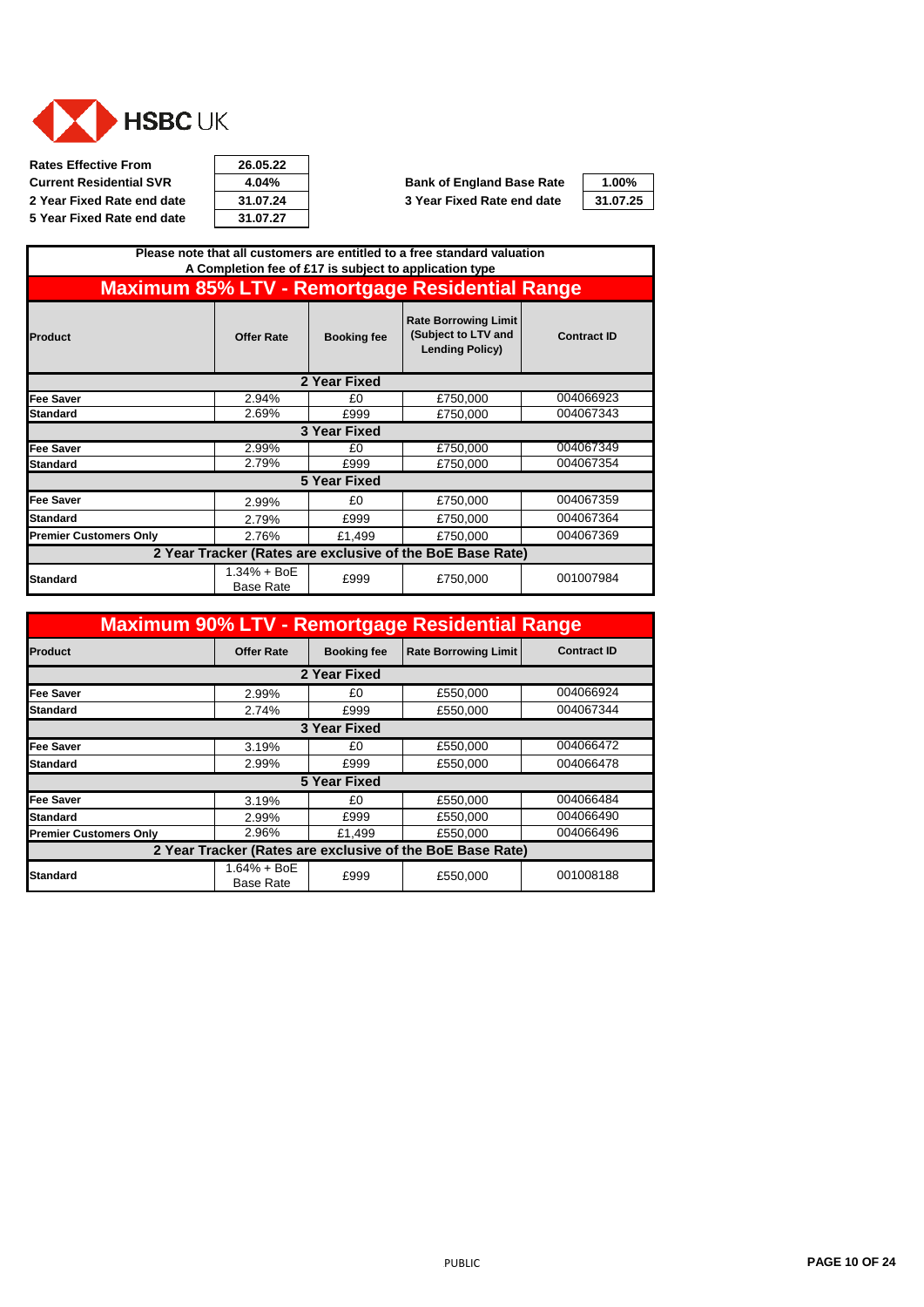<span id="page-10-0"></span>

| 26.05.22 |
|----------|
| 4.04%    |
| 31.07.24 |
| 31.07.27 |

**Current Residential SVR 4.04% <b>Bank of England Base Rate 2 Year Fixed Rate end date 31.07.24 3 Year Fixed Rate end date 31.07.25**

| $1.00\%$ |
|----------|
| 31.07.25 |

**Please note that all customers are entitled to a free standard valuation A Completion fee of £17 is subject to application type**

# **Maximum 60% LTV - International New Business Residential Range**

| <b>Product</b>                | <b>Offer Rate</b>                 | <b>Booking fee</b> | <b>Rate Borrowing Limit</b><br>(Subject to LTV and<br><b>Lending Policy)</b> | <b>Contract ID</b> |
|-------------------------------|-----------------------------------|--------------------|------------------------------------------------------------------------------|--------------------|
|                               |                                   | 2 Year Fixed       |                                                                              |                    |
| Fee Saver                     | 3.24%                             | £0                 | £5,000,000                                                                   | 004067676          |
| <b>Standard</b>               | 2.94%                             | £999               | £5,000,000                                                                   | 004067683          |
|                               |                                   | 3 Year Fixed       |                                                                              |                    |
| <b>Fee Saver</b>              | 3.24%                             | £0                 | £5,000,000                                                                   | 004067690          |
| <b>Standard</b>               | 3.04%                             | £999               | £5,000,000                                                                   | 004067697          |
|                               |                                   | 5 Year Fixed       |                                                                              |                    |
| <b>Fee Saver</b>              | 3.24%                             | £0                 | £5,000,000                                                                   | 004067704          |
| <b>Standard</b>               | 3.04%                             | £999               | £5,000,000                                                                   | 004067711          |
| <b>Premier Customers Only</b> | 3.01%                             | £1,499             | £5,000,000                                                                   | 004067718          |
|                               |                                   |                    | 2 Year Tracker (Rates are exclusive of the BoE Base Rate)                    |                    |
| Standard                      | $1.19% + BoE$<br><b>Base Rate</b> | £999               | £5,000,000                                                                   | 001008231          |

| <b>Maximum 70% LTV - International New Business Residential</b> |                                 | Range               |                                                                              |                    |
|-----------------------------------------------------------------|---------------------------------|---------------------|------------------------------------------------------------------------------|--------------------|
| <b>Product</b>                                                  | <b>Offer Rate</b>               | <b>Booking fee</b>  | <b>Rate Borrowing Limit</b><br>(Subject to LTV and<br><b>Lending Policy)</b> | <b>Contract ID</b> |
|                                                                 |                                 | 2 Year Fixed        |                                                                              |                    |
| <b>Fee Saver</b>                                                | 3.29%                           | £0                  | £2,000,000                                                                   | 004067677          |
| Standard                                                        | 2.99%                           | £999                | £2,000,000                                                                   | 004067684          |
|                                                                 |                                 | <b>3 Year Fixed</b> |                                                                              |                    |
| <b>Fee Saver</b>                                                | 3.34%                           | £0                  | £2,000,000                                                                   | 004067691          |
| Standard                                                        | 3.09%                           | £999                | £2,000,000                                                                   | 004067698          |
|                                                                 |                                 | <b>5 Year Fixed</b> |                                                                              |                    |
| <b>Fee Saver</b>                                                | 3.34%                           | £0                  | £2,000,000                                                                   | 004067705          |
| <b>Standard</b>                                                 | 3.09%                           | £999                | £2,000,000                                                                   | 004067712          |
| <b>Premier Customers Only</b>                                   | 3.06%                           | £1,499              | £2,000,000                                                                   | 004067719          |
|                                                                 |                                 |                     | 2 Year Tracker (Rates are exclusive of the BoE Base Rate)                    |                    |
| <b>Standard</b>                                                 | 1.39% + BoE<br><b>Base Rate</b> | £999                | £2,000,000                                                                   | 001008232          |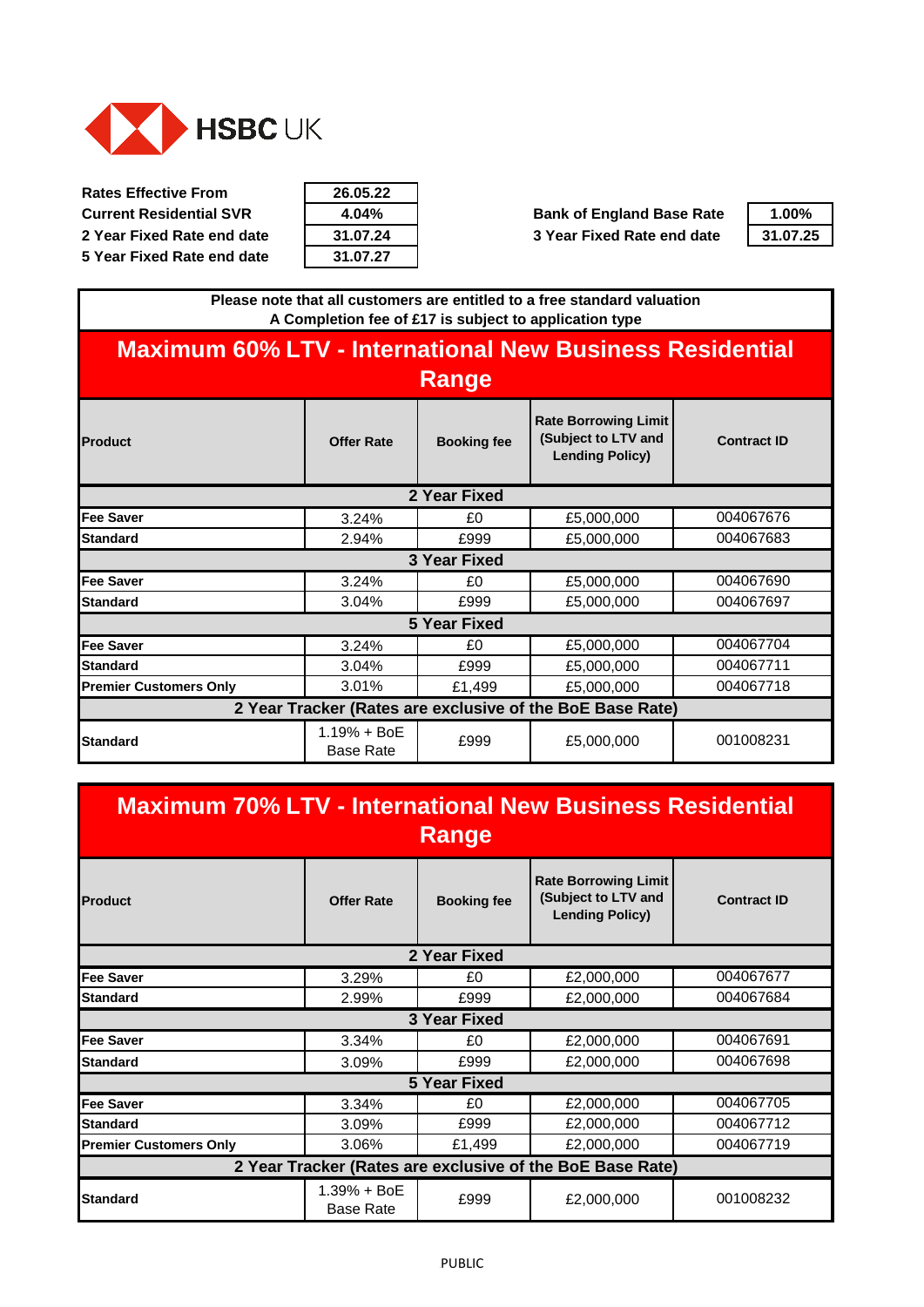

| 26.05.22 |
|----------|
| 4.04%    |
| 31.07.24 |
| 31.07.27 |

**Current Residential SVR 4.04% Bank of England Base Rate 1.00% 2 Year Fixed Rate end date 31.07.24 3 Year Fixed Rate end date 31.07.25**



**Please note that all customers are entitled to a free standard valuation A Completion fee of £17 is subject to application type**

| <b>Maximum 75% LTV - International New Business Residential</b> |                                 | Range               |                                                                              |                    |
|-----------------------------------------------------------------|---------------------------------|---------------------|------------------------------------------------------------------------------|--------------------|
| <b>Product</b>                                                  | <b>Offer Rate</b>               | <b>Booking fee</b>  | <b>Rate Borrowing Limit</b><br>(Subject to LTV and<br><b>Lending Policy)</b> | <b>Contract ID</b> |
|                                                                 |                                 | 2 Year Fixed        |                                                                              |                    |
| <b>Fee Saver</b>                                                | 3.29%                           | £0                  | £2,000,000                                                                   | 004067678          |
| <b>Standard</b>                                                 | 2.99%                           | £999                | £2,000,000                                                                   | 004067685          |
|                                                                 |                                 | 3 Year Fixed        |                                                                              |                    |
| <b>Fee Saver</b>                                                | 3.34%                           | £0                  | £2,000,000                                                                   | 004067692          |
| <b>Standard</b>                                                 | 3.09%                           | £999                | £2,000,000                                                                   | 004067699          |
|                                                                 |                                 | <b>5 Year Fixed</b> |                                                                              |                    |
| Fee Saver                                                       | 3.34%                           | £0                  | £2,000,000                                                                   | 004067706          |
| <b>Standard</b>                                                 | 3.09%                           | £999                | £2,000,000                                                                   | 004067713          |
| <b>Premier Customers Only</b>                                   | 3.06%                           | £1,499              | £2,000,000                                                                   | 004067720          |
|                                                                 |                                 |                     | 2 Year Tracker (Rates are exclusive of the BoE Base Rate)                    |                    |
| <b>Standard</b>                                                 | 1.39% + BoE<br><b>Base Rate</b> | £999                | £2,000,000                                                                   | 001008233          |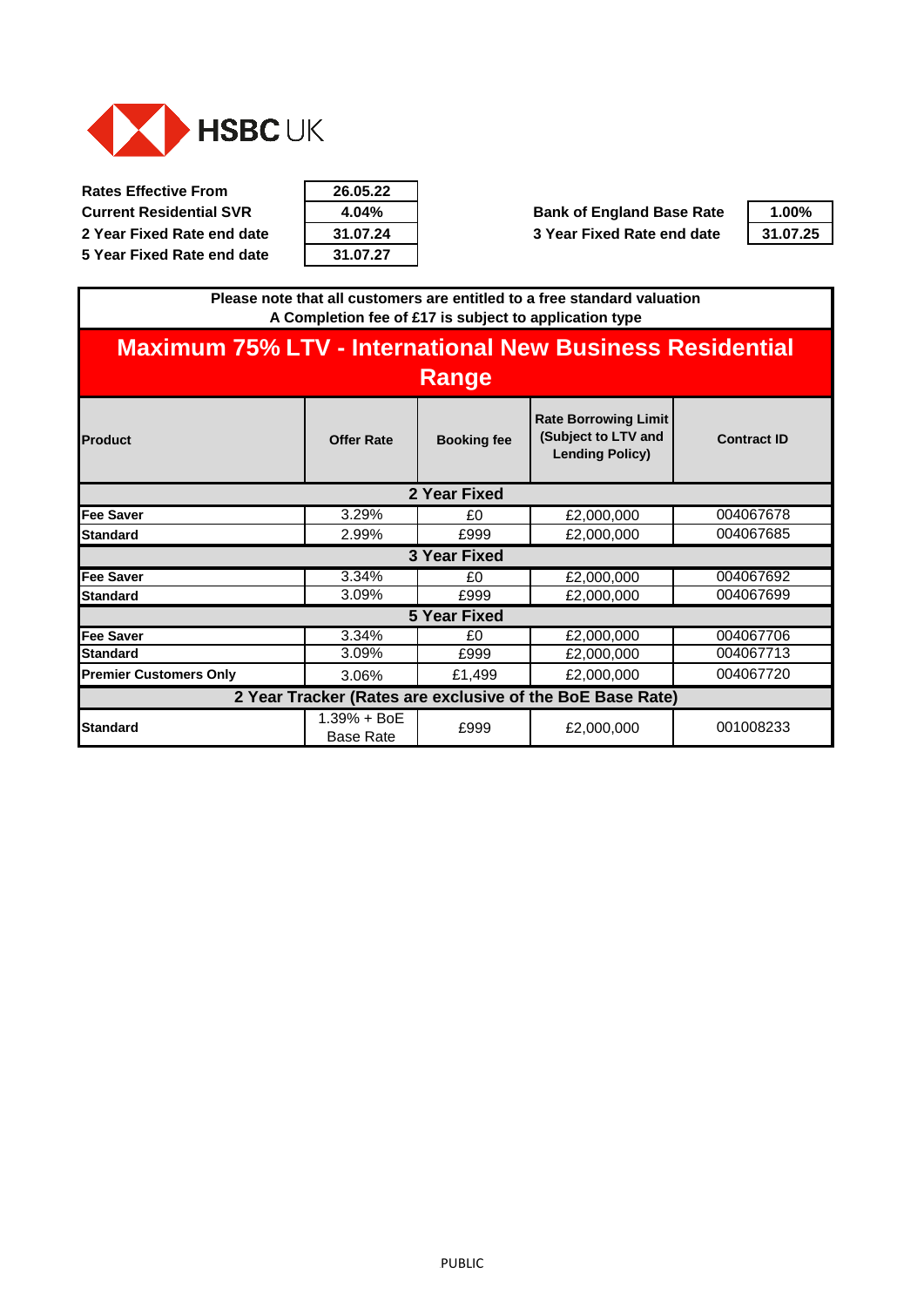<span id="page-12-0"></span>

**Rates Effective From 26.05.22 Current BTLSVR 5.10% Bank of England Base Rate** 1.00% **2 Year Fixed Rate end date 31.07.24 5 Year Fixed Rate end date 31.07.27**

| 26.05.22 |  |
|----------|--|
| 5.10%    |  |
| 31.07.24 |  |
| 21 N7 27 |  |

| <b>Maximum 60% LTV - Purchase BTL Range</b>                                                                                                              |  |
|----------------------------------------------------------------------------------------------------------------------------------------------------------|--|
|                                                                                                                                                          |  |
| <b>Rate Borrowing Limit</b><br>(Subject to LTV and<br>Product<br><b>Contract ID</b><br><b>Offer Rate</b><br><b>Booking fee</b><br><b>Lending Policy)</b> |  |
| 2 Year Fixed                                                                                                                                             |  |
| 004067329<br>Fee Saver<br>£0<br>2.84%<br>£2,000,000                                                                                                      |  |
| 004067332<br>£1,999<br>Standard<br>2.29%                                                                                                                 |  |
| 5 Year Fixed                                                                                                                                             |  |
| 004066913<br>Fee Saver<br>£0<br>2.84%<br>£2,000,000                                                                                                      |  |
| 004066916<br>£1,999<br>2.39%<br>Standard                                                                                                                 |  |
| 2 Year Tracker (Rates are exclusive of the BoE Base Rate)                                                                                                |  |
| 1.74% + BoE<br>001007687<br>£1,999<br>£2,000,000<br>Standard<br><b>Base Rate</b>                                                                         |  |

|                  |                                   |                    | <b>Maximum 65% LTV - Purchase BTL Range</b>                                  |                    |
|------------------|-----------------------------------|--------------------|------------------------------------------------------------------------------|--------------------|
| Product          | <b>Offer Rate</b>                 | <b>Booking fee</b> | <b>Rate Borrowing Limit</b><br>(Subject to LTV and<br><b>Lending Policy)</b> | <b>Contract ID</b> |
|                  |                                   | 2 Year Fixed       |                                                                              |                    |
| Fee Saver        | 2.94%                             | £0                 | £1,000,000                                                                   | 004067330          |
| <b>Standard</b>  | 2.39%                             | £1,999             |                                                                              | 004067333          |
|                  |                                   | 5 Year Fixed       |                                                                              |                    |
| <b>Fee Saver</b> | 2.94%                             | £0                 | £1.000.000                                                                   | 004066914          |
| <b>Standard</b>  | 2.49%                             | £1,999             |                                                                              | 004066917          |
|                  |                                   |                    | 2 Year Tracker (Rates are exclusive of the BoE Base Rate)                    |                    |
| <b>Standard</b>  | $1.74% + BOE$<br><b>Base Rate</b> | £1,999             | £1,000,000                                                                   | 001008166          |

|                  | <b>Maximum 75% LTV - Purchase BTL Range</b>               |                    |                                                                              |                    |
|------------------|-----------------------------------------------------------|--------------------|------------------------------------------------------------------------------|--------------------|
| Product          | <b>Offer Rate</b>                                         | <b>Booking fee</b> | <b>Rate Borrowing Limit</b><br>(Subject to LTV and<br><b>Lending Policy)</b> | <b>Contract ID</b> |
|                  |                                                           | 2 Year Fixed       |                                                                              |                    |
| <b>Fee Saver</b> | 2.94%                                                     | £0                 | £1,000,000                                                                   | 004067331          |
| <b>Standard</b>  | 2.39%                                                     | £1,999             |                                                                              | 004067334          |
|                  |                                                           | 5 Year Fixed       |                                                                              |                    |
| Fee Saver        | 2.94%                                                     | £0                 | £1.000.000                                                                   | 004066915          |
| <b>Standard</b>  | 2.49%                                                     | £1,999             |                                                                              | 004066918          |
|                  | 2 Year Tracker (Rates are exclusive of the BoE Base Rate) |                    |                                                                              |                    |
| <b>Standard</b>  | $2.09% + BoE$<br><b>Base Rate</b>                         | £1,999             | £1,000,000                                                                   | 001007689          |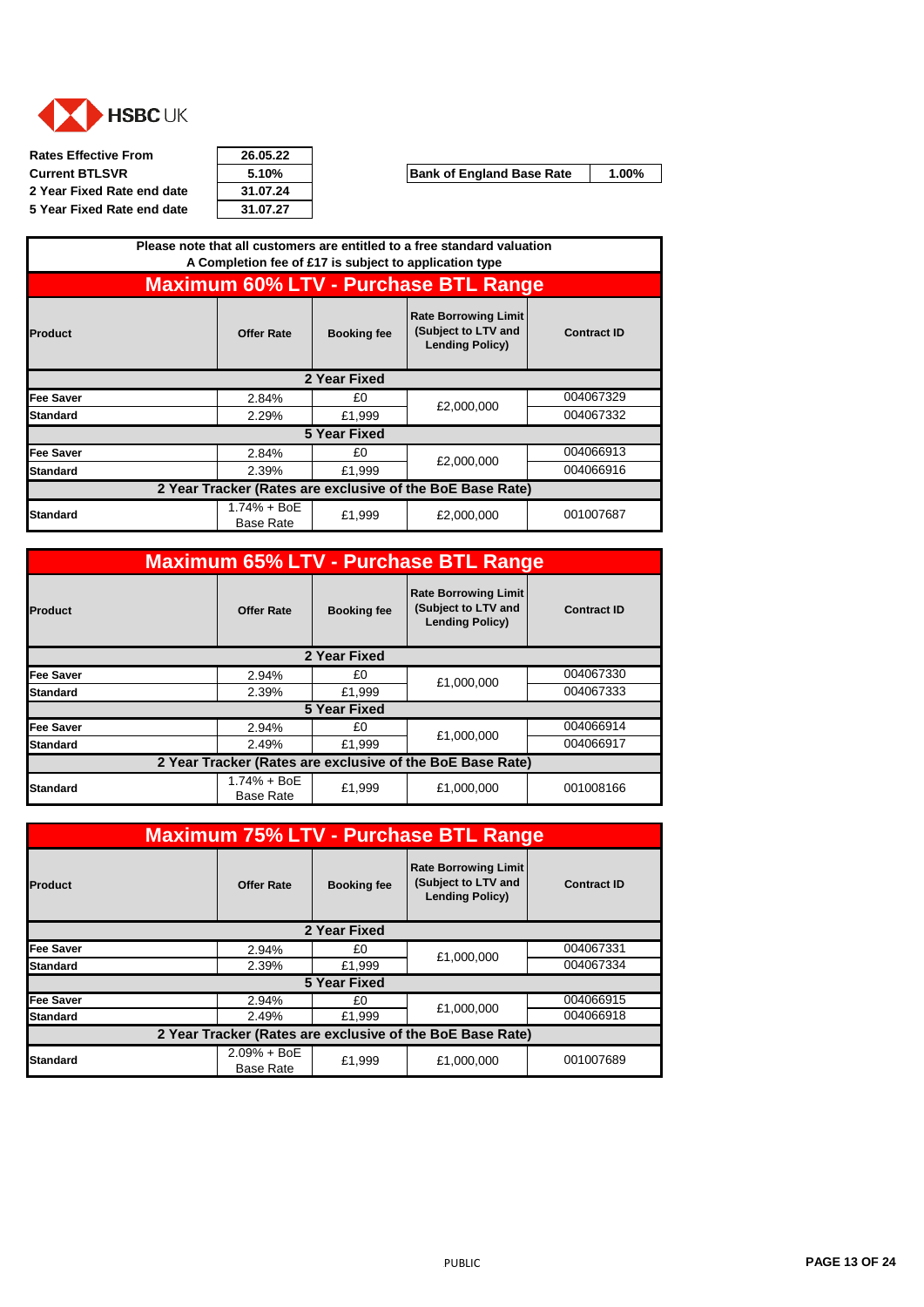<span id="page-13-0"></span>

**Rates Effective From 26.05.22 Current BTLSVR 5.10% Bank of England Base Rate** 1.00% **2 Year Fixed Rate end date 31.07.24 5 Year Fixed Rate end date 31.07.27**

| <b>Product</b>                                                                                                                                                                                                                                                                                                                                                                       | <b>Offer Rate</b> | <b>Booking fee</b> | <b>Rate Borrowing Limit</b><br>(Subject to LTV and<br><b>Lending Policy)</b> | <b>Contract ID</b> |
|--------------------------------------------------------------------------------------------------------------------------------------------------------------------------------------------------------------------------------------------------------------------------------------------------------------------------------------------------------------------------------------|-------------------|--------------------|------------------------------------------------------------------------------|--------------------|
|                                                                                                                                                                                                                                                                                                                                                                                      |                   |                    |                                                                              |                    |
| Fee Saver                                                                                                                                                                                                                                                                                                                                                                            | 2.84%             | £0                 |                                                                              | 004067370          |
| <b>Standard</b>                                                                                                                                                                                                                                                                                                                                                                      | 2.19%             | £1,999             |                                                                              | 004067373          |
|                                                                                                                                                                                                                                                                                                                                                                                      |                   |                    |                                                                              |                    |
| <b>Fee Saver</b>                                                                                                                                                                                                                                                                                                                                                                     | 2.84%             | £0                 |                                                                              | 004067376          |
| <b>Standard</b>                                                                                                                                                                                                                                                                                                                                                                      | 2.34%             | £1,999             |                                                                              | 004066958          |
| Please note that all customers are entitled to a free standard valuation<br>A Completion fee of £17 is subject to application type<br><b>Maximum 60% LTV - Remortgage BTL Range</b><br>2 Year Fixed<br>£2,000,000<br>5 Year Fixed<br>£2,000,000<br>2 Year Tracker (Rates are exclusive of the BoE Base Rate)<br>1.74% + BoE<br>001007699<br>£1,999<br>£2,000,000<br><b>Base Rate</b> |                   |                    |                                                                              |                    |
| <b>Standard</b>                                                                                                                                                                                                                                                                                                                                                                      |                   |                    |                                                                              |                    |

|                                                           |                                   |                    | <b>Maximum 65% LTV - Remortgage BTL Range</b>                                |                    |
|-----------------------------------------------------------|-----------------------------------|--------------------|------------------------------------------------------------------------------|--------------------|
| <b>Product</b>                                            | <b>Offer Rate</b>                 | <b>Booking fee</b> | <b>Rate Borrowing Limit</b><br>(Subject to LTV and<br><b>Lending Policy)</b> | <b>Contract ID</b> |
|                                                           |                                   | 2 Year Fixed       |                                                                              |                    |
| Fee Saver                                                 | 2.89%                             | £0                 | £1,000,000                                                                   | 004067371          |
| lStandard                                                 | 2.34%                             | £1,999             |                                                                              | 004067374          |
|                                                           |                                   | 5 Year Fixed       |                                                                              |                    |
| Fee Saver                                                 | 2.94%                             | £0                 | £1.000.000                                                                   | 004067377          |
| Standard                                                  | 2.49%                             | £1,999             |                                                                              | 004066959          |
| 2 Year Tracker (Rates are exclusive of the BoE Base Rate) |                                   |                    |                                                                              |                    |
| <b>Standard</b>                                           | $1.74% + BOE$<br><b>Base Rate</b> | £1,999             | £1,000,000                                                                   | 001008167          |

|                 | <b>Maximum 75% LTV - Remortgage BTL Range</b>             |                     |                                                                              |                    |
|-----------------|-----------------------------------------------------------|---------------------|------------------------------------------------------------------------------|--------------------|
| <b>Product</b>  | <b>Offer Rate</b>                                         | <b>Booking fee</b>  | <b>Rate Borrowing Limit</b><br>(Subject to LTV and<br><b>Lending Policy)</b> | <b>Contract ID</b> |
|                 |                                                           | 2 Year Fixed        |                                                                              |                    |
| Fee Saver       | 2.89%                                                     | £0                  | £1,000,000                                                                   | 004067372          |
| <b>Standard</b> | 2.34%                                                     | £1,999              |                                                                              | 004067375          |
|                 |                                                           | <b>5 Year Fixed</b> |                                                                              |                    |
| Fee Saver       | 2.94%                                                     | £0                  | £1,000,000                                                                   | 004067378          |
| Standard        | 2.49%                                                     | £1,999              |                                                                              | 004066960          |
|                 | 2 Year Tracker (Rates are exclusive of the BoE Base Rate) |                     |                                                                              |                    |
| <b>Standard</b> | $2.09% + BoE$<br><b>Base Rate</b>                         | £1,999              | £1,000,000                                                                   | 001007701          |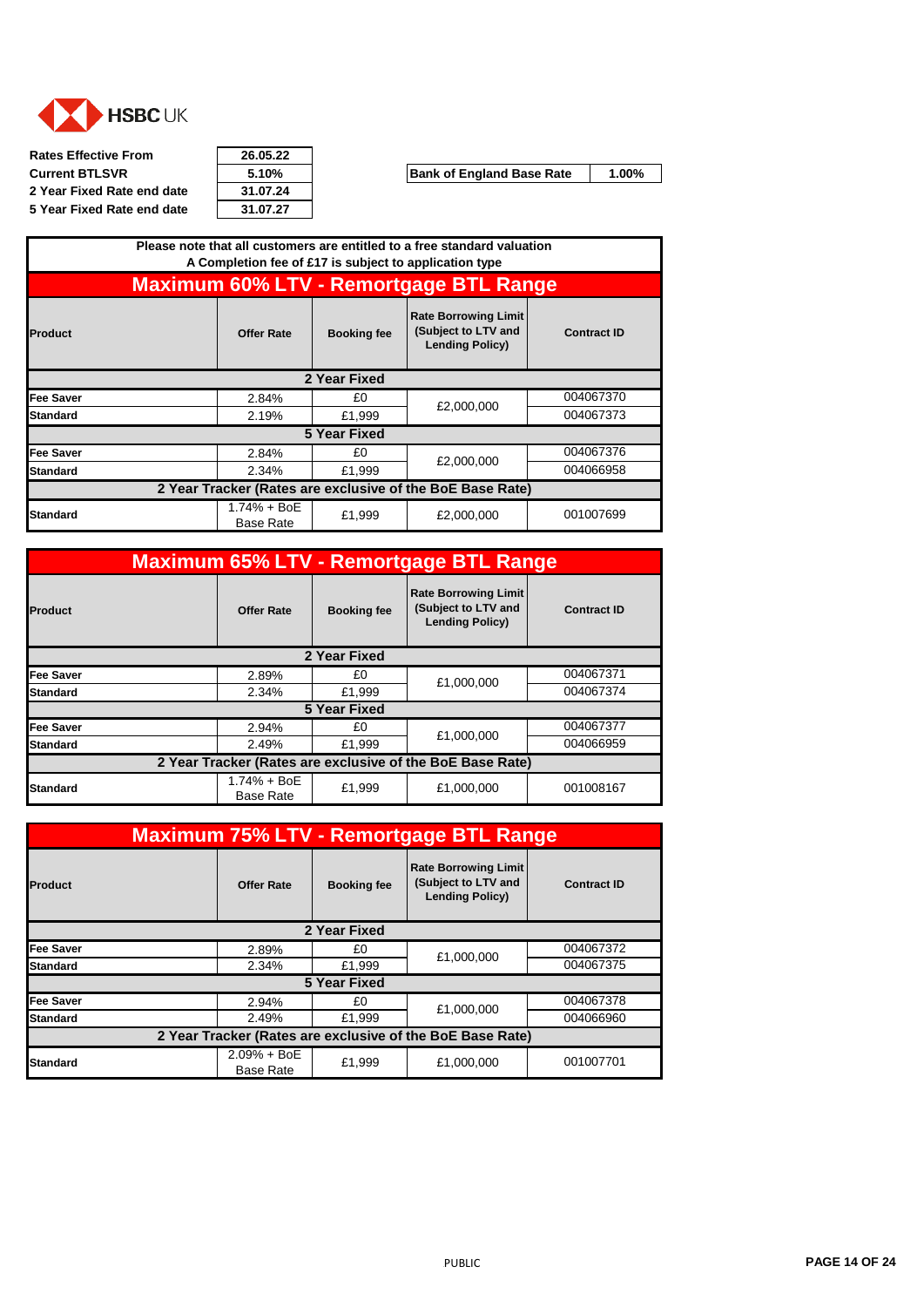<span id="page-14-0"></span>

**Rates Effective From 26.05.22**

**5 Year Fixed Rate end date** 

| 26.05.22 |  |
|----------|--|
| 4.04%    |  |
| 31.07.24 |  |
| 31.07.27 |  |

**Current Residential SVR**  4.04% **Bank of England Base Rate 2 Year Fixed Rate end date 31.07.24 3 Year Fixed Rate end date 31.07.25**

| 1.00%    |
|----------|
| 31.07.25 |

**Product COLLECTER IN SECTION CONTRACT CONTRACT BOOKing fee Rate Borrowing Limit (Subject to LTV and Lending Policy) Please note that all customers are entitled to a free standard valuation A Completion fee of £17 is subject to application type Maximum 60% LTV - Existing Customer Borrowing More Residential Range Contract ID**

|                                                           | 2 Year Fixed                      |              |            |           |  |  |
|-----------------------------------------------------------|-----------------------------------|--------------|------------|-----------|--|--|
| Fee Saver                                                 | 2.69%                             | £0           | £5,000,000 | 004067379 |  |  |
| Standard                                                  | 2.39%                             | £999         | £5,000,000 | 004067385 |  |  |
|                                                           |                                   | 3 Year Fixed |            |           |  |  |
| <b>Fee Saver</b>                                          | 2.69%                             | £0           | £5,000,000 | 004067391 |  |  |
| <b>Standard</b>                                           | 2.49%                             | £999         | £5,000,000 | 004067397 |  |  |
|                                                           |                                   | 5 Year Fixed |            |           |  |  |
| Fee Saver                                                 | 2.69%                             | £0           | £5,000,000 | 004067403 |  |  |
| <b>Standard</b>                                           | 2.49%                             | £999         | £5,000,000 | 004067409 |  |  |
| <b>Premier Customers Only</b>                             | 2.46%                             | £1,499       | £5,000,000 | 004067415 |  |  |
| 2 Year Tracker (Rates are exclusive of the BoE Base Rate) |                                   |              |            |           |  |  |
| Standard                                                  | $0.79% + BoE$<br><b>Base Rate</b> | £999         | £5,000,000 | 001008189 |  |  |

### **Maximum 70% LTV - Existing Customer Borrowing More Residential Range**

| <b>Product</b>                                            | <b>Offer Rate</b>                 | <b>Booking fee</b>  | <b>Rate Borrowing Limit</b><br>(Subject to LTV and<br><b>Lending Policy)</b> | <b>Contract ID</b> |
|-----------------------------------------------------------|-----------------------------------|---------------------|------------------------------------------------------------------------------|--------------------|
|                                                           |                                   | 2 Year Fixed        |                                                                              |                    |
| <b>Fee Saver</b>                                          | 2.69%                             | £0                  | £2,000,000                                                                   | 004067380          |
| <b>Standard</b>                                           | 2.44%                             | £999                | £2,000,000                                                                   | 004067386          |
|                                                           |                                   | <b>3 Year Fixed</b> |                                                                              |                    |
| <b>Fee Saver</b>                                          | 2.79%                             | £0                  | £2,000,000                                                                   | 004067392          |
| <b>Standard</b>                                           | 2.54%                             | £999                | £2,000,000                                                                   | 004067398          |
| 5 Year Fixed                                              |                                   |                     |                                                                              |                    |
| <b>Fee Saver</b>                                          | 2.79%                             | £0                  | £2,000,000                                                                   | 004067404          |
| <b>Standard</b>                                           | 2.54%                             | £999                | £2,000,000                                                                   | 004067410          |
| <b>Premier Customers Only</b>                             | 2.51%                             | £1,499              | £2,000,000                                                                   | 004067416          |
| 2 Year Tracker (Rates are exclusive of the BoE Base Rate) |                                   |                     |                                                                              |                    |
| <b>Standard</b>                                           | $0.99% + BoE$<br><b>Base Rate</b> | £999                | £2,000,000                                                                   | 001008190          |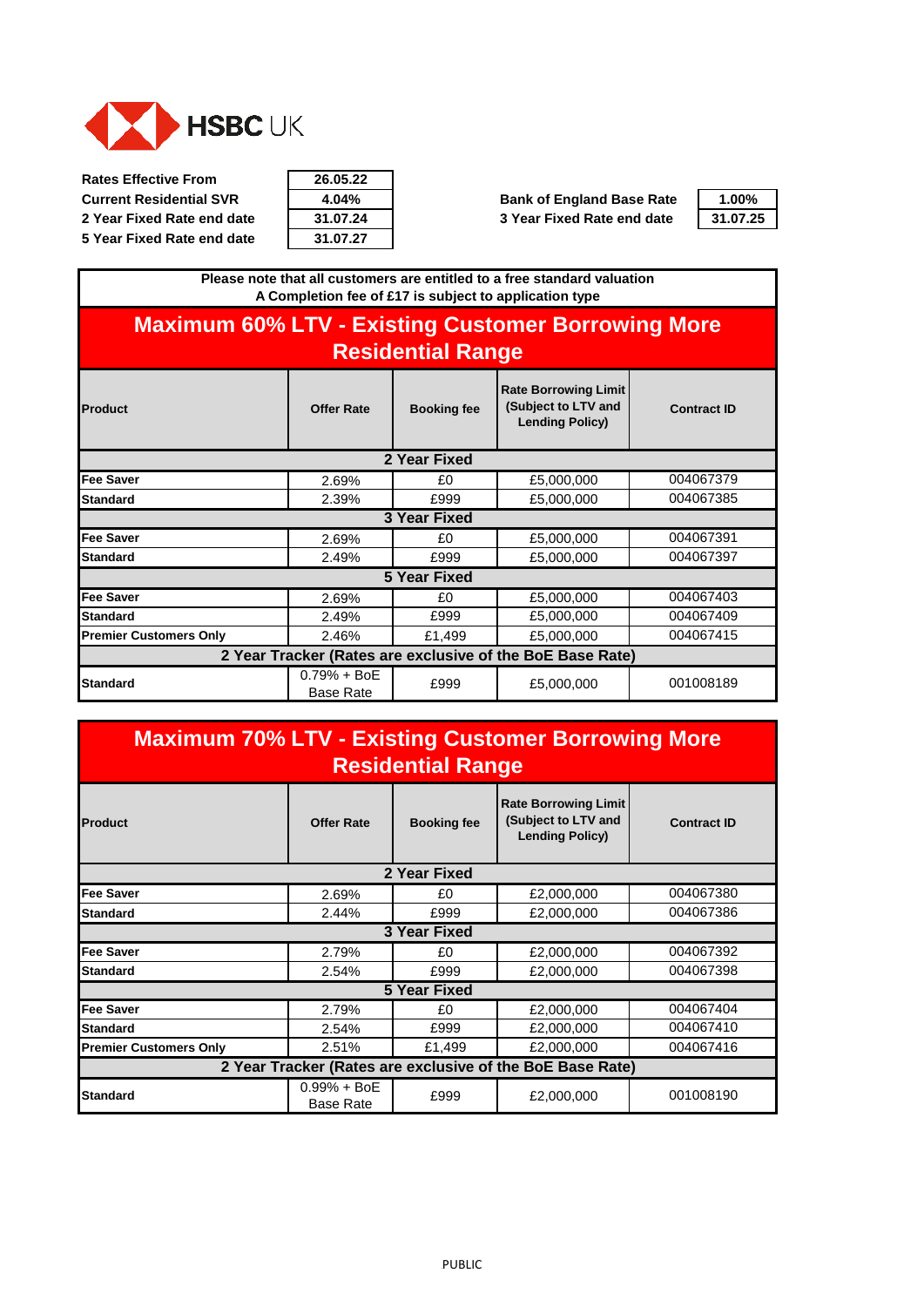

**Rates Effective From Current Residential SVR 4.04% Bank of England Base Rate** 1.00% **2 Year Fixed Rate end date 31.07.24 3 Year Fixed Rate end date 31.07.25**

|  | 2 Year Fixed Rate end date |  |  |
|--|----------------------------|--|--|
|  | 5 Year Fixed Rate end date |  |  |

| 26.05.22 |  |
|----------|--|
| 4.04%    |  |
| 31.07.24 |  |
| 31.07.27 |  |



| Please note that all customers are entitled to a free standard valuation.             |                                   |                     |                                                                              |                    |  |
|---------------------------------------------------------------------------------------|-----------------------------------|---------------------|------------------------------------------------------------------------------|--------------------|--|
| <b>Maximum 75% LTV - Existing Customer Borrowing More</b><br><b>Residential Range</b> |                                   |                     |                                                                              |                    |  |
| <b>Product</b>                                                                        | <b>Offer Rate</b>                 | <b>Booking fee</b>  | <b>Rate Borrowing Limit</b><br>(Subject to LTV and<br><b>Lending Policy)</b> | <b>Contract ID</b> |  |
| 2 Year Fixed                                                                          |                                   |                     |                                                                              |                    |  |
| Fee Saver                                                                             | 2.69%                             | £0                  | £2,000,000                                                                   | 004067381          |  |
| <b>Standard</b>                                                                       | 2.44%                             | £999                | £2,000,000                                                                   | 004067387          |  |
|                                                                                       |                                   | 3 Year Fixed        |                                                                              |                    |  |
| Fee Saver                                                                             | 2.79%                             | £0                  | £2,000,000                                                                   | 004067393          |  |
| <b>Standard</b>                                                                       | 2.54%                             | £999                | £2,000,000                                                                   | 004067399          |  |
|                                                                                       |                                   | <b>5 Year Fixed</b> |                                                                              |                    |  |
| Fee Saver                                                                             | 2.79%                             | £0                  | £2,000,000                                                                   | 004067405          |  |
| <b>Standard</b>                                                                       | 2.54%                             | £999                | £2,000,000                                                                   | 004067411          |  |
| <b>Premier Customers Only</b>                                                         | 2.51%                             | £1,499              | £2,000,000                                                                   | 004067417          |  |
| 2 Year Tracker (Rates are exclusive of the BoE Base Rate)                             |                                   |                     |                                                                              |                    |  |
| <b>Standard</b>                                                                       | $0.99% + BoE$<br><b>Base Rate</b> | £999                | £2,000,000                                                                   | 001008191          |  |

| <b>Maximum 80% LTV - Existing Customer Borrowing More</b><br><b>Residential Range</b> |                                 |                     |                                                                              |                    |
|---------------------------------------------------------------------------------------|---------------------------------|---------------------|------------------------------------------------------------------------------|--------------------|
| <b>Product</b>                                                                        | <b>Offer Rate</b>               | <b>Booking fee</b>  | <b>Rate Borrowing Limit</b><br>(Subject to LTV and<br><b>Lending Policy)</b> | <b>Contract ID</b> |
|                                                                                       |                                 | 2 Year Fixed        |                                                                              |                    |
| <b>Fee Saver</b>                                                                      | 2.74%                           | £0                  | £1,000,000                                                                   | 004067382          |
| <b>Standard</b>                                                                       | 2.49%                           | £999                | £1,000,000                                                                   | 004067388          |
|                                                                                       |                                 | 3 Year Fixed        |                                                                              |                    |
| <b>Fee Saver</b>                                                                      | 2.89%                           | £0                  | £1,000,000                                                                   | 004067394          |
| <b>Standard</b>                                                                       | 2.59%                           | £999                | £1,000,000                                                                   | 004067400          |
|                                                                                       |                                 | <b>5 Year Fixed</b> |                                                                              |                    |
| <b>Fee Saver</b>                                                                      | 2.89%                           | £0                  | £1,000,000                                                                   | 004067406          |
| <b>Standard</b>                                                                       | 2.59%                           | £999                | £1,000,000                                                                   | 004067412          |
| <b>Premier Customers Only</b>                                                         | 2.56%                           | £1,499              | £1,000,000                                                                   | 004067418          |
|                                                                                       |                                 |                     | 2 Year Tracker (Rates are exclusive of the BoE Base Rate)                    |                    |
| <b>Standard</b>                                                                       | 1.29% + BoE<br><b>Base Rate</b> | £999                | £1,000,000                                                                   | 001008192          |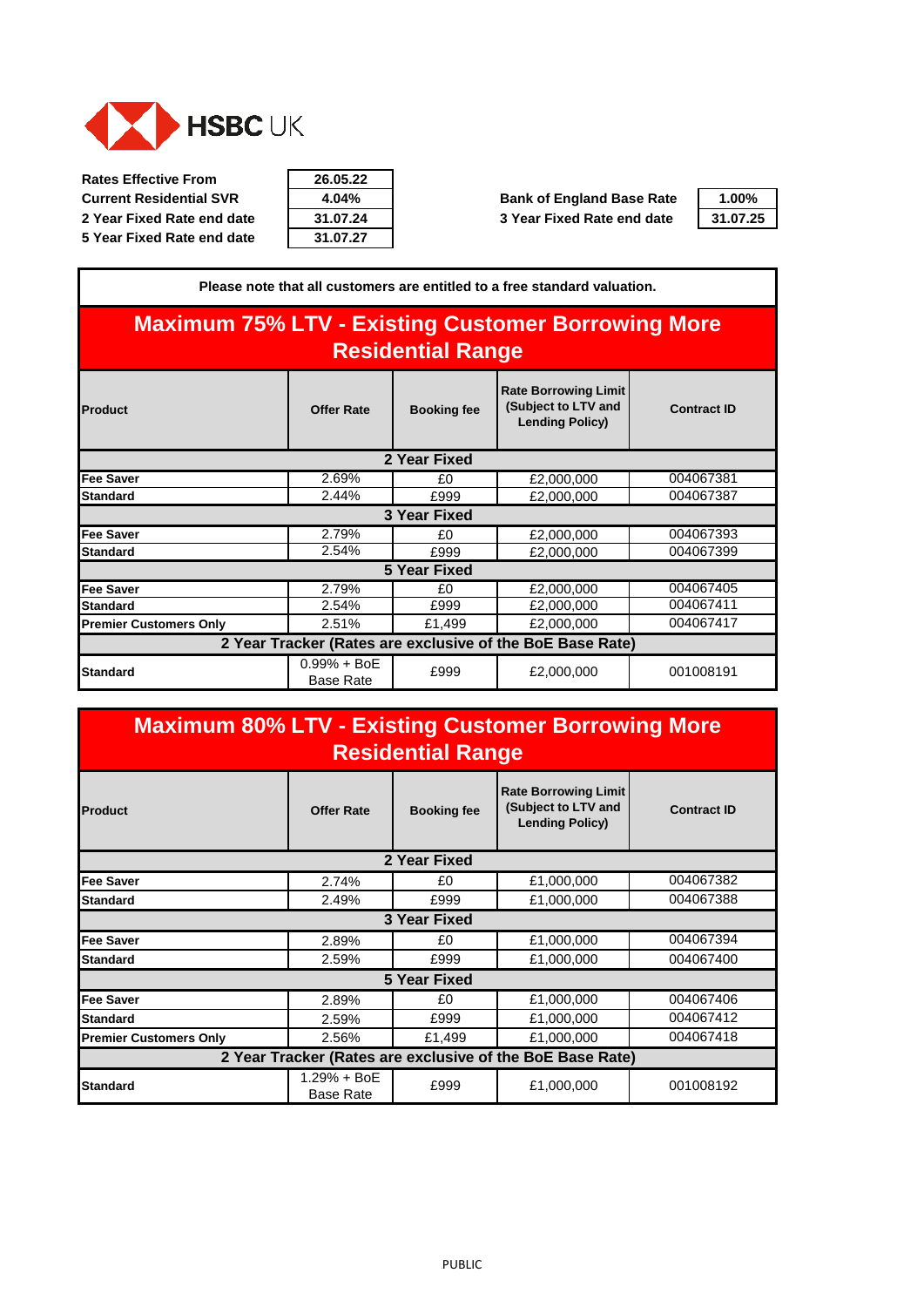

**Rates Effective From 26.05.22**

| Rates Effective From           | 26.05.22 |                                  |
|--------------------------------|----------|----------------------------------|
| <b>Current Residential SVR</b> | $4.04\%$ | <b>Bank of England Base Rate</b> |
| 2 Year Fixed Rate end date     | 31.07.24 | 3 Year Fixed Rate end date       |
| 5 Year Fixed Rate end date     | 31.07.27 |                                  |

┑

| $1.00\%$ |  |
|----------|--|
| 31.07.25 |  |

| Please note that all customers are entitled to a free standard valuation.             |                                   |                    |                                                                              |                    |
|---------------------------------------------------------------------------------------|-----------------------------------|--------------------|------------------------------------------------------------------------------|--------------------|
| <b>Maximum 85% LTV - Existing Customer Borrowing More</b><br><b>Residential Range</b> |                                   |                    |                                                                              |                    |
| <b>Product</b>                                                                        | <b>Offer Rate</b>                 | <b>Booking fee</b> | <b>Rate Borrowing Limit</b><br>(Subject to LTV and<br><b>Lending Policy)</b> | <b>Contract ID</b> |
|                                                                                       |                                   | 2 Year Fixed       |                                                                              |                    |
| Fee Saver                                                                             | 2.89%                             | £0                 | £750,000                                                                     | 004067383          |
| <b>Standard</b>                                                                       | 2.59%                             | £999               | £750,000                                                                     | 004067389          |
|                                                                                       |                                   | 3 Year Fixed       |                                                                              |                    |
| Fee Saver                                                                             | 2.94%                             | £0                 | £750,000                                                                     | 004067395          |
| Standard                                                                              | 2.64%                             | £999               | £750,000                                                                     | 004067401          |
|                                                                                       |                                   | 5 Year Fixed       |                                                                              |                    |
| Fee Saver                                                                             | 2.94%                             | £0                 | £750,000                                                                     | 004067407          |
| <b>Standard</b>                                                                       | 2.64%                             | £999               | £750,000                                                                     | 004067413          |
| <b>Premier Customers Only</b>                                                         | 2.61%                             | £1,499             | £750,000                                                                     | 004067419          |
| 2 Year Tracker (Rates are exclusive of the BoE Base Rate)                             |                                   |                    |                                                                              |                    |
| <b>Standard</b>                                                                       | $1.34% + BoE$<br><b>Base Rate</b> | £999               | £750,000                                                                     | 001008193          |

# **Maximum 90% LTV - Existing Customer Borrowing More Residential Range**

| <b>Product</b>                                            | <b>Offer Rate</b>               | <b>Booking fee</b> | <b>Rate Borrowing Limit</b><br>(Subject to LTV and<br><b>Lending Policy)</b> | <b>Contract ID</b> |  |
|-----------------------------------------------------------|---------------------------------|--------------------|------------------------------------------------------------------------------|--------------------|--|
|                                                           |                                 | 2 Year Fixed       |                                                                              |                    |  |
| <b>Fee Saver</b>                                          | 2.99%                           | £0                 | £550,000                                                                     | 004067384          |  |
| Standard                                                  | 2.69%                           | £999               | £550,000                                                                     | 004067390          |  |
|                                                           |                                 | 3 Year Fixed       |                                                                              |                    |  |
| <b>Fee Saver</b>                                          | 2.99%                           | £0                 | £550,000                                                                     | 004067396          |  |
| Standard                                                  | 2.69%                           | £999               | £550,000                                                                     | 004067402          |  |
| 5 Year Fixed                                              |                                 |                    |                                                                              |                    |  |
| <b>Fee Saver</b>                                          | 2.99%                           | £0                 | £550,000                                                                     | 004067408          |  |
| Standard                                                  | 2.69%                           | £999               | £550,000                                                                     | 004067414          |  |
| <b>Premier Customers Only</b>                             | 2.66%                           | £1,499             | £550,000                                                                     | 004067420          |  |
| 2 Year Tracker (Rates are exclusive of the BoE Base Rate) |                                 |                    |                                                                              |                    |  |
| <b>Standard</b>                                           | 1.39% + BoE<br><b>Base Rate</b> | £999               | £550,000                                                                     | 001008194          |  |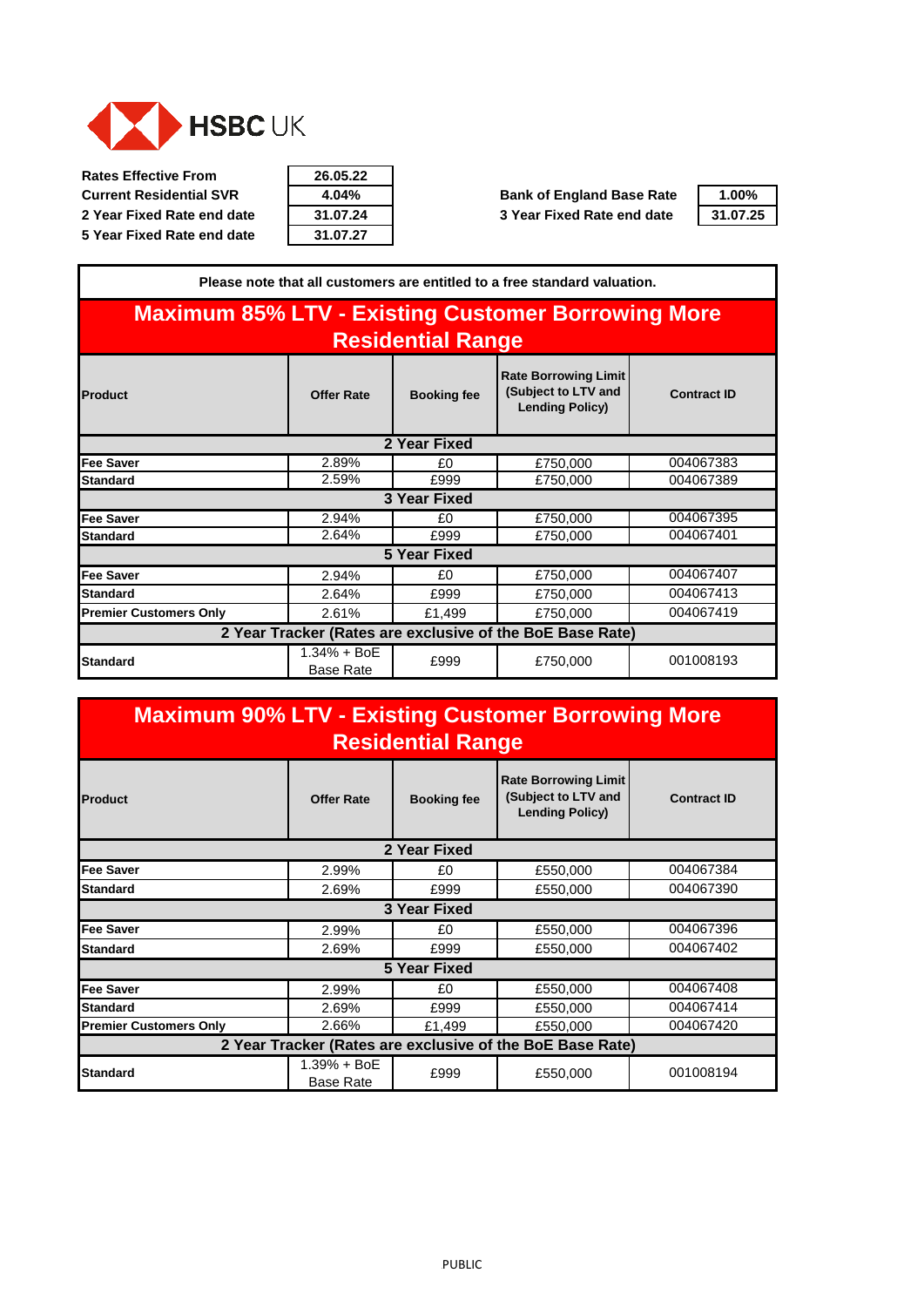<span id="page-17-0"></span>

**Rates Effective From 26.05.22 Current Residential SVR**  $\overline{4.04\%}$  **Bank of England Base Rate**  $\overline{4.00\%}$ <br> **2 Year Fixed Rate end date**  $\overline{31.07.25}$  **3 Year Fixed Rate end date**  $\overline{31.07.25}$ **5 Year Fixed Rate end date** 

| 26.05.22 |  |
|----------|--|
| 4.04%    |  |
| 31.07.24 |  |
| 21 N7 27 |  |

**2 Year Fixed Rate end date 31.07.24 3 Year Fixed Rate end date 31.07.25**

#### **Please note that all customers are entitled to a free standard valuation A Completion fee of £17 is subject to application type**

## **Maximum 60% LTV - Existing Customer Switching Residential Range**

| Product                       | <b>Offer Rate</b>                 | <b>Booking fee</b> | <b>Rate Borrowing Limit</b><br>(Subject to LTV and<br><b>Lending Policy)</b> | <b>Contract ID</b> |
|-------------------------------|-----------------------------------|--------------------|------------------------------------------------------------------------------|--------------------|
|                               |                                   | 2 Year Fixed       |                                                                              |                    |
| <b>Fee Saver</b>              | 2.69%                             | £0                 | £5,000,000                                                                   | 004067433          |
| Standard                      | 2.39%                             | £999               | £5,000,000                                                                   | 004067440          |
|                               |                                   | 3 Year Fixed       |                                                                              |                    |
| <b>Fee Saver</b>              | 2.69%                             | £0                 | £5,000,000                                                                   | 004067447          |
| <b>Standard</b>               | 2.49%                             | £999               | £5,000,000                                                                   | 004067454          |
|                               |                                   | 5 Year Fixed       |                                                                              |                    |
| <b>Fee Saver</b>              | 2.69%                             | £0                 | £5,000,000                                                                   | 004067460          |
| <b>Standard</b>               | 2.49%                             | £999               | £5,000,000                                                                   | 004067467          |
| <b>Premier Customers Only</b> | 2.46%                             | £1,499             | £5,000,000                                                                   | 004067473          |
|                               |                                   |                    | 2 Year Tracker (Rates are exclusive of the BoE Base Rate)                    |                    |
| <b>Standard</b>               | $0.79% + BoE$<br><b>Base Rate</b> | £999               | £5,000,000                                                                   | 001008195          |

#### **Maximum 70% LTV - Existing Customer Switching Residential Range**

| Product                                                   | <b>Offer Rate</b>                 | <b>Booking fee</b>  | <b>Rate Borrowing Limit</b><br>(Subject to LTV and<br><b>Lending Policy)</b> | <b>Contract ID</b> |  |
|-----------------------------------------------------------|-----------------------------------|---------------------|------------------------------------------------------------------------------|--------------------|--|
|                                                           |                                   | 2 Year Fixed        |                                                                              |                    |  |
| <b>Fee Saver</b>                                          | 2.69%                             | £0                  | £2,000,000                                                                   | 004067434          |  |
| <b>Standard</b>                                           | 2.44%                             | £999                | £2,000,000                                                                   | 004067441          |  |
|                                                           |                                   | 3 Year Fixed        |                                                                              |                    |  |
| <b>Fee Saver</b>                                          | 2.79%                             | £0                  | £2,000,000                                                                   | 004067448          |  |
| <b>Standard</b>                                           | 2.54%                             | £999                | £2,000,000                                                                   | 004067455          |  |
|                                                           |                                   | <b>5 Year Fixed</b> |                                                                              |                    |  |
| <b>Fee Saver</b>                                          | 2.79%                             | £0                  | £2,000,000                                                                   | 004067461          |  |
| <b>Standard</b>                                           | 2.54%                             | £999                | £2,000,000                                                                   | 004067468          |  |
| <b>Premier Customers Only</b>                             | 2.51%                             | £1,499              | £2,000,000                                                                   | 004067474          |  |
| 2 Year Tracker (Rates are exclusive of the BoE Base Rate) |                                   |                     |                                                                              |                    |  |
| <b>Standard</b>                                           | $0.99% + BoE$<br><b>Base Rate</b> | £999                | £2,000,000                                                                   | 001008196          |  |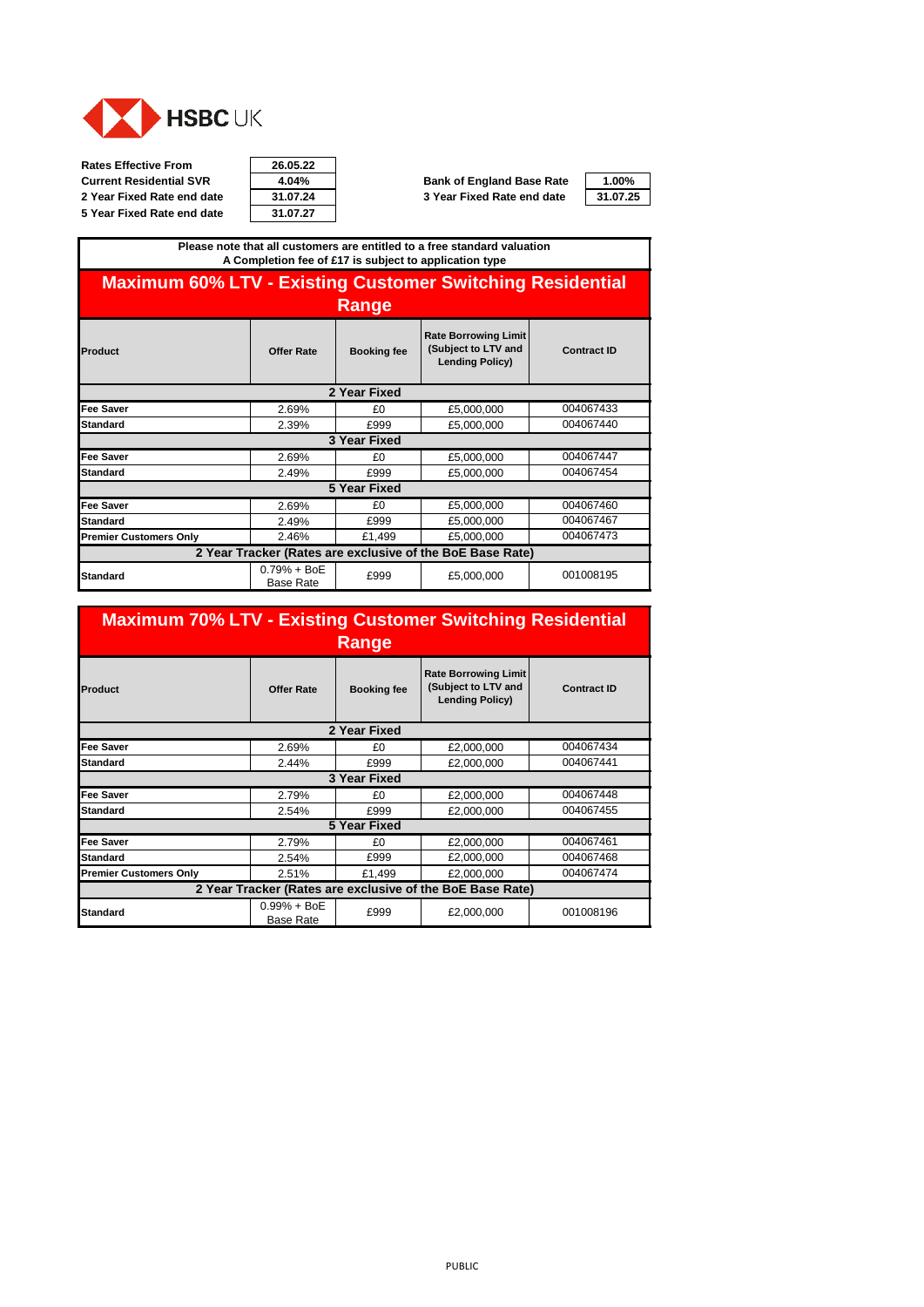

| 26.05.22 |  |
|----------|--|
| 4.04%    |  |
| 31.07.24 |  |
| 31 N7 27 |  |

**Current Residential SVR 4.04% Bank of England Base Rate 1.00% 2 Year Fixed Rate end date 31.07.24 3 Year Fixed Rate end date 31.07.25**



| Please note that all customers are entitled to a free standard valuation. |                                   |                     |                                                                              |                    |  |  |
|---------------------------------------------------------------------------|-----------------------------------|---------------------|------------------------------------------------------------------------------|--------------------|--|--|
| <b>Maximum 75% LTV - Existing Customer Switching Residential</b><br>Range |                                   |                     |                                                                              |                    |  |  |
| Product                                                                   | <b>Offer Rate</b>                 | <b>Booking fee</b>  | <b>Rate Borrowing Limit</b><br>(Subject to LTV and<br><b>Lending Policy)</b> | <b>Contract ID</b> |  |  |
|                                                                           |                                   | 2 Year Fixed        |                                                                              |                    |  |  |
| Fee Saver                                                                 | 2.69%                             | £0                  | £2,000,000                                                                   | 004067435          |  |  |
| <b>Standard</b>                                                           | 2.44%                             | £999                | £2,000,000                                                                   | 004067442          |  |  |
|                                                                           |                                   | 3 Year Fixed        |                                                                              |                    |  |  |
| Fee Saver                                                                 | 2.79%                             | £0                  | £2,000,000                                                                   | 004067449          |  |  |
| <b>Standard</b>                                                           | 2.54%                             | £999                | £2,000,000                                                                   | 004067456          |  |  |
|                                                                           |                                   | <b>5 Year Fixed</b> |                                                                              |                    |  |  |
| Fee Saver                                                                 | 2.79%                             | £0                  | £2,000,000                                                                   | 004067462          |  |  |
| <b>Standard</b>                                                           | 2.54%                             | £999                | £2,000,000                                                                   | 004067469          |  |  |
| <b>Premier Customers Only</b>                                             | 2.51%                             | £1,499              | £2,000,000                                                                   | 004067475          |  |  |
| 2 Year Tracker (Rates are exclusive of the BoE Base Rate)                 |                                   |                     |                                                                              |                    |  |  |
| <b>Standard</b>                                                           | $0.99% + BoE$<br><b>Base Rate</b> | £999                | £2,000,000                                                                   | 001008197          |  |  |

| <b>Maximum 80% LTV - Existing Customer Switching Residential</b> |                                 | Range               |                                                                              |                    |
|------------------------------------------------------------------|---------------------------------|---------------------|------------------------------------------------------------------------------|--------------------|
| Product                                                          | <b>Offer Rate</b>               | <b>Booking fee</b>  | <b>Rate Borrowing Limit</b><br>(Subject to LTV and<br><b>Lending Policy)</b> | <b>Contract ID</b> |
|                                                                  |                                 | 2 Year Fixed        |                                                                              |                    |
| <b>Fee Saver</b>                                                 | 2.74%                           | £0                  | £1,000,000                                                                   | 004067436          |
| <b>Standard</b>                                                  | 2.49%                           | £999                | £1,000,000                                                                   | 004067443          |
|                                                                  |                                 | 3 Year Fixed        |                                                                              |                    |
| <b>Fee Saver</b>                                                 | 2.89%                           | £0                  | £1,000,000                                                                   | 004067450          |
| <b>Standard</b>                                                  | 2.59%                           | £999                | £1,000,000                                                                   | 004067457          |
|                                                                  |                                 | <b>5 Year Fixed</b> |                                                                              |                    |
| <b>Fee Saver</b>                                                 | 2.89%                           | £0                  | £1,000,000                                                                   | 004067463          |
| <b>Standard</b>                                                  | 2.59%                           | £999                | £1,000,000                                                                   | 004067470          |
| <b>Premier Customers Only</b>                                    | 2.56%                           | £1,499              | £1,000,000                                                                   | 004067476          |
|                                                                  |                                 |                     | 2 Year Tracker (Rates are exclusive of the BoE Base Rate)                    |                    |
| <b>Standard</b>                                                  | 1.29% + BoE<br><b>Base Rate</b> | £999                | £1,000,000                                                                   | 001008198          |

#### PUBLIC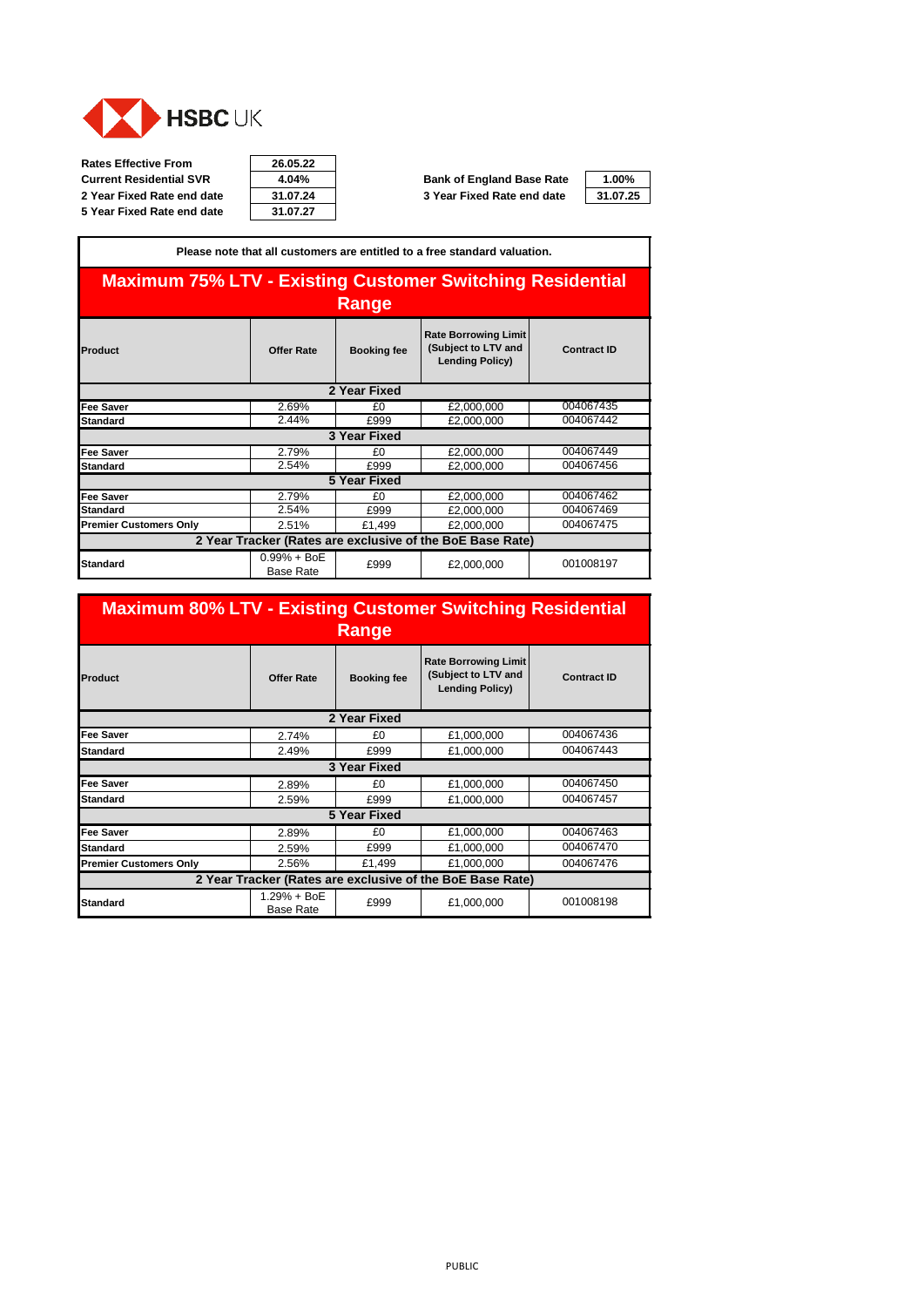

**Rates Effective From 26.05.22 Current Residential SVR 4.04% Bank of England Base Rate 1.00% 2 Year Fixed Rate end date 31.07.24 3 Year Fixed Rate end date 31.07.25 5 Year Fixed Rate end date** 

| 26.05.22 |  |
|----------|--|
| 4.04%    |  |
| 31.07.24 |  |
| 21 N7 27 |  |

|                                                                           |                                   |                     | Please note that all customers are entitled to a free standard valuation.    |                    |  |  |
|---------------------------------------------------------------------------|-----------------------------------|---------------------|------------------------------------------------------------------------------|--------------------|--|--|
| <b>Maximum 85% LTV - Existing Customer Switching Residential</b><br>Range |                                   |                     |                                                                              |                    |  |  |
| Product                                                                   | <b>Offer Rate</b>                 | <b>Booking fee</b>  | <b>Rate Borrowing Limit</b><br>(Subject to LTV and<br><b>Lending Policy)</b> | <b>Contract ID</b> |  |  |
|                                                                           |                                   | 2 Year Fixed        |                                                                              |                    |  |  |
| <b>Fee Saver</b>                                                          | 2.89%                             | £0                  | £750,000                                                                     | 004067437          |  |  |
| <b>Standard</b>                                                           | 2.59%                             | £999                | £750,000                                                                     | 004067444          |  |  |
|                                                                           |                                   | 3 Year Fixed        |                                                                              |                    |  |  |
| <b>Fee Saver</b>                                                          | 2.94%                             | £0                  | £750,000                                                                     | 004067451          |  |  |
| <b>Standard</b>                                                           | 2.64%                             | £999                | £750,000                                                                     | 004067458          |  |  |
|                                                                           |                                   | <b>5 Year Fixed</b> |                                                                              |                    |  |  |
| <b>Fee Saver</b>                                                          | 2.94%                             | £0                  | £750,000                                                                     | 004067464          |  |  |
| <b>Standard</b>                                                           | 2.64%                             | £999                | £750,000                                                                     | 004067471          |  |  |
| <b>Premier Customers Only</b>                                             | 2.61%                             | £1,499              | £750,000                                                                     | 004067477          |  |  |
| 2 Year Tracker (Rates are exclusive of the BoE Base Rate)                 |                                   |                     |                                                                              |                    |  |  |
| <b>Standard</b>                                                           | $1.34% + BoE$<br><b>Base Rate</b> | £999                | £750,000                                                                     | 001008199          |  |  |

| <b>Maximum 90% LTV - Existing Customer Switching Residential</b> |                                 | Range               |                                                                              |                    |
|------------------------------------------------------------------|---------------------------------|---------------------|------------------------------------------------------------------------------|--------------------|
| Product                                                          | <b>Offer Rate</b>               | <b>Booking fee</b>  | <b>Rate Borrowing Limit</b><br>(Subject to LTV and<br><b>Lending Policy)</b> | <b>Contract ID</b> |
|                                                                  |                                 | 2 Year Fixed        |                                                                              |                    |
| <b>Fee Saver</b>                                                 | 2.99%                           | £0                  | £550,000                                                                     | 004067438          |
| <b>Standard</b>                                                  | 2.69%                           | £999                | £550,000                                                                     | 004067445          |
|                                                                  |                                 | 3 Year Fixed        |                                                                              |                    |
| <b>Fee Saver</b>                                                 | 2.99%                           | £0                  | £550,000                                                                     | 004067452          |
| <b>Standard</b>                                                  | 2.69%                           | £999                | £550,000                                                                     | 004067459          |
|                                                                  |                                 | <b>5 Year Fixed</b> |                                                                              |                    |
| <b>Fee Saver</b>                                                 | 2.99%                           | £0                  | £550,000                                                                     | 004067465          |
| Standard                                                         | 2.69%                           | £999                | £550,000                                                                     | 004067472          |
| <b>Premier Customers Only</b>                                    | 2.66%                           | £1,499              | £550.000                                                                     | 004067478          |
|                                                                  |                                 |                     | 2 Year Tracker (Rates are exclusive of the BoE Base Rate)                    |                    |
| <b>Standard</b>                                                  | 1.39% + BoE<br><b>Base Rate</b> | £999                | £550,000                                                                     | 001008200          |

#### **Maximum 95% LTV - Existing Customer Switching Residential Range**

|                  |                   | <u>.</u>           |                                                                              |                    |
|------------------|-------------------|--------------------|------------------------------------------------------------------------------|--------------------|
| Product          | <b>Offer Rate</b> | <b>Booking fee</b> | <b>Rate Borrowing Limit</b><br>(Subject to LTV and<br><b>Lending Policy)</b> | <b>Contract ID</b> |
|                  |                   | 2 Year Fixed       |                                                                              |                    |
| Fee Saver        | 3.19%             | £0                 | £500.000                                                                     | 004067439          |
| Standard         | 2.99%             | £999               | £500.000                                                                     | 004067446          |
|                  |                   | 3 Year Fixed       |                                                                              |                    |
| Fee Saver        | 3.19%             | £0                 | £500,000                                                                     | 004067453          |
| Standard         | 2.99%             | £999               | £500,000                                                                     | 004067034          |
|                  |                   | 5 Year Fixed       |                                                                              |                    |
| <b>Fee Saver</b> | 3.19%             | £0                 | £500.000                                                                     | 004067466          |
| Standard         | 2.99%             | £999               | £500,000                                                                     | 004067046          |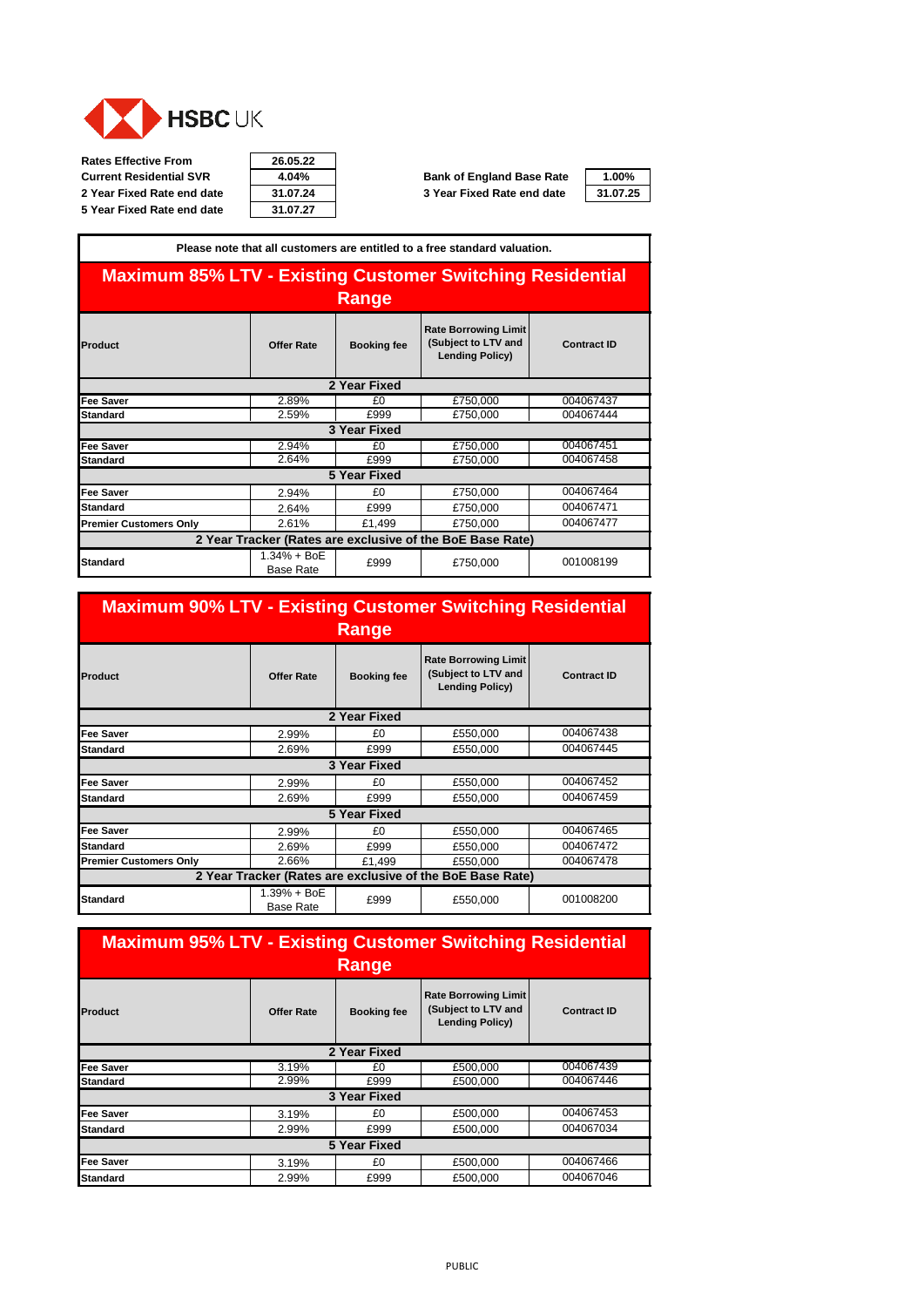<span id="page-20-0"></span>

| 26.05.22 |
|----------|
| 4.04%    |
| 31.07.24 |
| 31.07.27 |

**Current Residential SVR 4.04% Bank of England Base Rate 1.00% 2 Year Fixed Rate end date 31.07.24 3 Year Fixed Rate end date 31.07.25**



**Please note that all customers are entitled to a free standard valuation A Completion fee of £17 is subject to application type**

## **Maximum 60% LTV - International Existing Customer Residential Range**

|                               |                                   | <u>.</u>           |                                                                              |                    |
|-------------------------------|-----------------------------------|--------------------|------------------------------------------------------------------------------|--------------------|
| <b>Product</b>                | <b>Offer Rate</b>                 | <b>Booking fee</b> | <b>Rate Borrowing Limit</b><br>(Subject to LTV and<br><b>Lending Policy)</b> | <b>Contract ID</b> |
|                               |                                   | 2 Year Fixed       |                                                                              |                    |
| <b>Fee Saver</b>              | 3.24%                             | £0                 | £5,000,000                                                                   | 004067676          |
| <b>Standard</b>               | 2.94%                             | £999               | £5,000,000                                                                   | 004067683          |
|                               |                                   | 3 Year Fixed       |                                                                              |                    |
| <b>Fee Saver</b>              | 3.24%                             | £0                 | £5,000,000                                                                   | 004067690          |
| <b>Standard</b>               | 3.04%                             | £999               | £5,000,000                                                                   | 004067697          |
|                               |                                   | 5 Year Fixed       |                                                                              |                    |
| <b>Fee Saver</b>              | 3.24%                             | £0                 | £5,000,000                                                                   | 004067704          |
| <b>Standard</b>               | 3.04%                             | £999               | £5,000,000                                                                   | 004067711          |
| <b>Premier Customers Only</b> | 3.01%                             | £1,499             | £5,000,000                                                                   | 004067718          |
|                               |                                   |                    | 2 Year Tracker (Rates are exclusive of the BoE Base Rate)                    |                    |
| <b>Standard</b>               | $1.19% + BoE$<br><b>Base Rate</b> | £999               | £5,000,000                                                                   | 001008231          |

# **Maximum 70% LTV - International Existing Customer Residential Range**

| Product                       | <b>Offer Rate</b>               | <b>Booking fee</b>  | <b>Rate Borrowing Limit</b><br>(Subject to LTV and<br><b>Lending Policy)</b> | <b>Contract ID</b> |
|-------------------------------|---------------------------------|---------------------|------------------------------------------------------------------------------|--------------------|
|                               |                                 | 2 Year Fixed        |                                                                              |                    |
| <b>Fee Saver</b>              | 3.29%                           | £0                  | £2,000,000                                                                   | 004067677          |
| <b>Standard</b>               | 2.99%                           | £999                | £2,000,000                                                                   | 004067684          |
|                               |                                 | 3 Year Fixed        |                                                                              |                    |
| <b>Fee Saver</b>              | 3.34%                           | £0                  | £2,000,000                                                                   | 004067691          |
| <b>Standard</b>               | 3.09%                           | £999                | £2,000,000                                                                   | 004067698          |
|                               |                                 | <b>5 Year Fixed</b> |                                                                              |                    |
| <b>Fee Saver</b>              | 3.34%                           | £0                  | £2,000,000                                                                   | 004067705          |
| <b>Standard</b>               | 3.09%                           | £999                | £2,000,000                                                                   | 004067712          |
| <b>Premier Customers Only</b> | 3.06%                           | £1,499              | £2,000,000                                                                   | 004067719          |
|                               |                                 |                     | 2 Year Tracker (Rates are exclusive of the BoE Base Rate)                    |                    |
| <b>Standard</b>               | 1.39% + BoE<br><b>Base Rate</b> | £999                | £2,000,000                                                                   | 001008232          |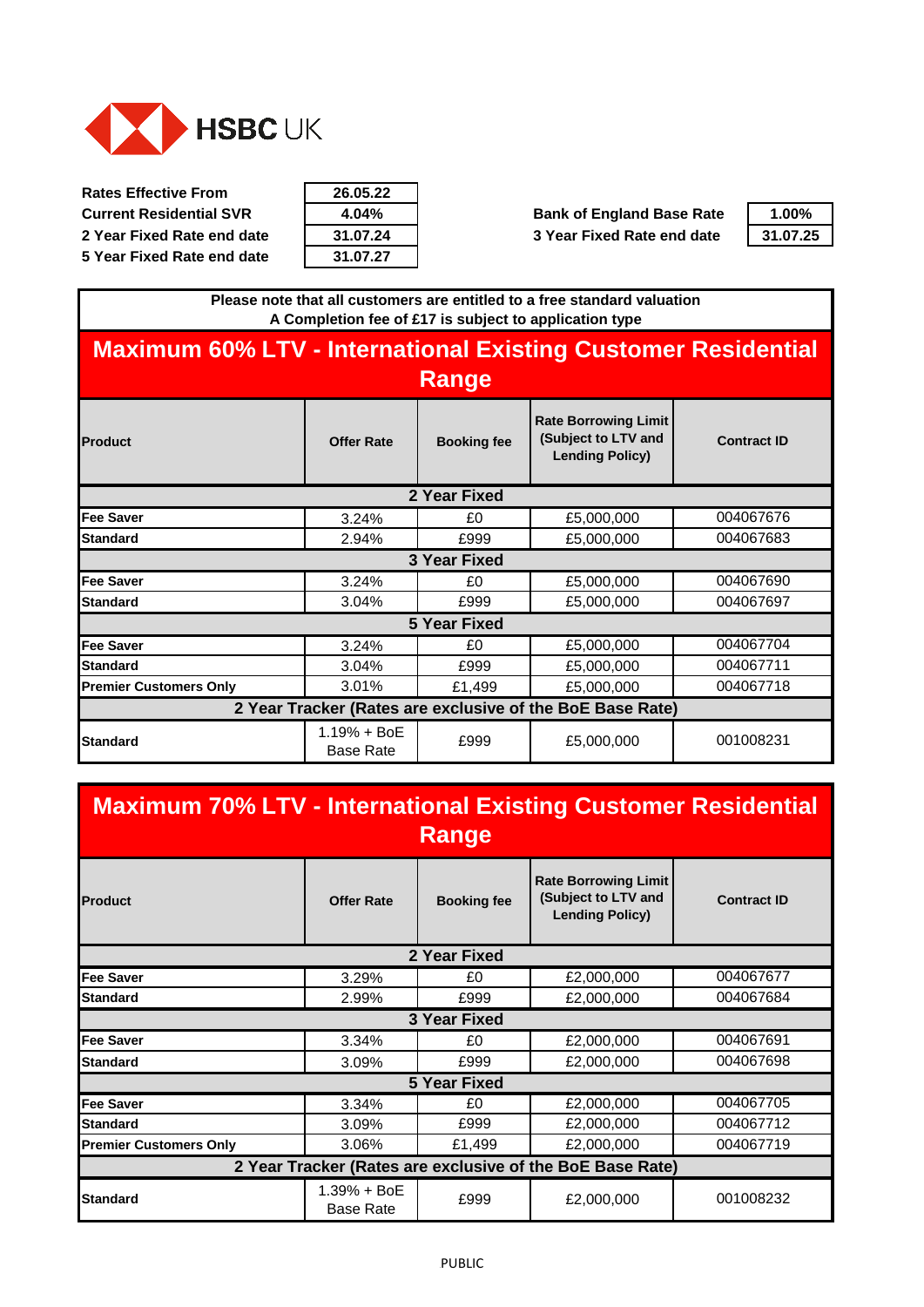

| 26.05.22 |
|----------|
| 4.04%    |
| 31.07.24 |
| 31.07.27 |

**Current Residential SVR 4.04% Bank of England Base Rate 1.00% 2 Year Fixed Rate end date 31.07.24 3 Year Fixed Rate end date 31.07.25**



**Please note that all customers are entitled to a free standard valuation A Completion fee of £17 is subject to application type**

#### **Product Offer Rate Booking fee Rate Borrowing Limit (Subject to LTV and Lending Policy) Fee Saver** 1 3.29% **EQUALLED** 1 3.29% **EQUALLED** 1  $\text{E2,000,000}$ **Standard 12.99% FOREF 2.99% E2,000,000 Fee Saver** 1 3.34% **EQUAL 2.000,000 Standard 12,000,000** 1 3.09% **E999** 1 £2,000,000 **Fee Saver** 1 3.34% **EQUAL EQUAL EQUAL EQUAL EQUAL EQUAL EQUAL EQUAL EQUAL EQUAL EQUAL EQUAL EQUAL EQUAL EQUAL EQUAL EQUAL EQUAL EQUAL EQUAL EQUAL EQUAL EQUAL EQUAL EQUAL EQUAL EQUAL EQUAL EQUAL EQUAL EQUAL EQUAL EQUAL EQU Standard 1 3.09% 1 2.000,000 Premier Customers Only**  $\begin{array}{ccc} 1 & 3.06\% & \epsilon \end{array}$  **£1,499**  $\begin{array}{ccc} 2,000,000 \end{array}$ **Standard** 1.39% + BoE Base Rate <br>Base Rate <br>E999 <br>E2,000,000 004067699 **Maximum 75% LTV - International Existing Customer Residential Range Contract ID 2 Year Fixed** 004067678 004067685 **3 Year Fixed** 004067692 **2 Year Tracker (Rates are exclusive of the BoE Base Rate)** 001008233 **5 Year Fixed** 004067706 004067713 004067720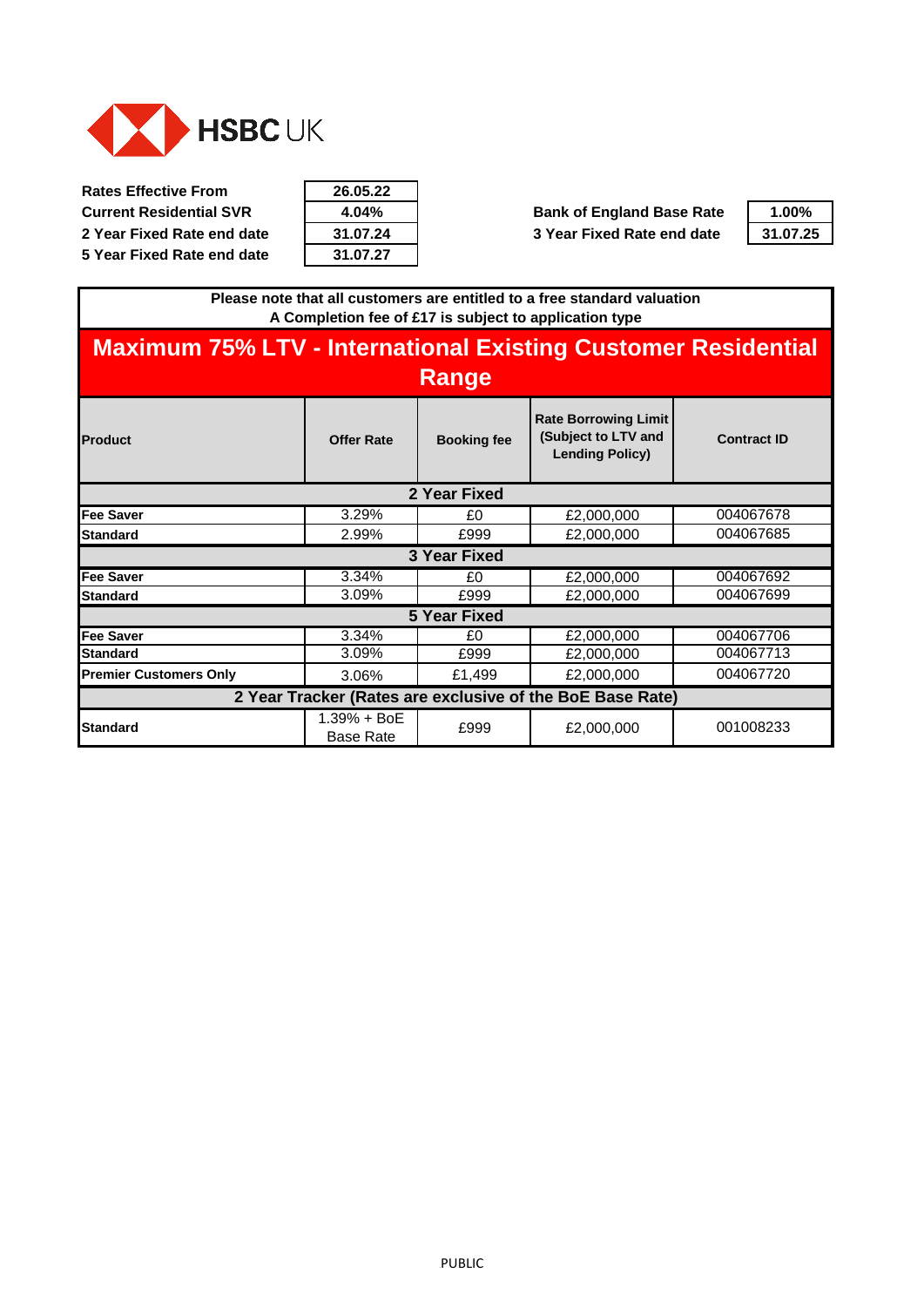<span id="page-22-0"></span>

| <b>Rates Effective From</b> | 26.05.22 |
|-----------------------------|----------|
| <b>Current BTLSVR</b>       | 5.10%    |
| 2 Year Fixed Rate end date  | 31.07.24 |
| 5 Year Fixed Rate end date  | 31.07.27 |

| 26.05.22 |
|----------|
| 5.10%    |
| 31.07.24 |
| 31.07.27 |

**Current Bank of England Base Rate** 1.00%

| Please note that all customers are entitled to a free standard valuation<br>A Completion fee of £17 is subject to application type                |              |              |            |           |  |  |
|---------------------------------------------------------------------------------------------------------------------------------------------------|--------------|--------------|------------|-----------|--|--|
| <b>Maximum 60% LTV - Existing Mortgage Customer Borrowing</b><br><b>More BTL Range</b>                                                            |              |              |            |           |  |  |
| <b>Rate Borrowing Limit</b><br>(Subject to LTV and<br><b>Contract ID</b><br>Offer Rate<br><b>Booking fee</b><br>Product<br><b>Lending Policy)</b> |              |              |            |           |  |  |
|                                                                                                                                                   |              | 2 Year Fixed |            |           |  |  |
| <b>Fee Saver</b>                                                                                                                                  | 2.69%        | £0           |            | 004067421 |  |  |
| Standard                                                                                                                                          | 2.09%        | £1,999       | £2,000,000 | 004067424 |  |  |
|                                                                                                                                                   | 5 Year Fixed |              |            |           |  |  |
| <b>Fee Saver</b>                                                                                                                                  | 2.69%        | £0.          | £2,000,000 | 004067427 |  |  |
| <b>Standard</b>                                                                                                                                   | 2.34%        | £1,999       |            | 004067430 |  |  |
| 2 Year Tracker (Rates are exclusive of the BoE Base Rate)                                                                                         |              |              |            |           |  |  |
| 1.74% + BoE<br>001007651<br>£1,999<br>£2,000,000<br><b>Standard</b><br><b>Base Rate</b>                                                           |              |              |            |           |  |  |

**Maximum 65% LTV - Existing Mortgage Customer Borrowing More BTL Range**

| Product                                                   | <b>Offer Rate</b>                 | <b>Booking fee</b> | <b>Rate Borrowing Limit</b><br>(Subject to LTV and<br><b>Lending Policy)</b> | <b>Contract ID</b> |  |
|-----------------------------------------------------------|-----------------------------------|--------------------|------------------------------------------------------------------------------|--------------------|--|
|                                                           |                                   | 2 Year Fixed       |                                                                              |                    |  |
| Fee Saver                                                 | 2.89%                             | £0                 | £1,000,000                                                                   | 004067422          |  |
| Standard                                                  | 2.24%                             | £1,999             |                                                                              | 004067425          |  |
| 5 Year Fixed                                              |                                   |                    |                                                                              |                    |  |
| <b>Fee Saver</b>                                          | 2.89%                             | £0                 | £1,000,000                                                                   | 004067428          |  |
| Standard                                                  | 2.49%                             | £1,999             |                                                                              | 004067431          |  |
| 2 Year Tracker (Rates are exclusive of the BoE Base Rate) |                                   |                    |                                                                              |                    |  |
| Standard                                                  | $1.74% + BoE$<br><b>Base Rate</b> | £1.999             | £1,000,000                                                                   | 001008168          |  |

| <b>Maximum 75% LTV - Existing Mortgage Customer Borrowing</b><br><b>More BTL Range</b> |                                   |                    |                                                                              |                    |  |
|----------------------------------------------------------------------------------------|-----------------------------------|--------------------|------------------------------------------------------------------------------|--------------------|--|
| <b>Product</b>                                                                         | <b>Offer Rate</b>                 | <b>Booking fee</b> | <b>Rate Borrowing Limit</b><br>(Subject to LTV and<br><b>Lending Policy)</b> | <b>Contract ID</b> |  |
|                                                                                        |                                   | 2 Year Fixed       |                                                                              |                    |  |
| <b>Fee Saver</b>                                                                       | 2.89%                             | £0                 | £1,000,000                                                                   | 004067423          |  |
| <b>Standard</b>                                                                        | 2.24%                             | £1.999             |                                                                              | 004067426          |  |
| 5 Year Fixed                                                                           |                                   |                    |                                                                              |                    |  |
| <b>Fee Saver</b>                                                                       | 2.89%                             | £0                 | £1,000,000                                                                   | 004067429          |  |
| <b>Standard</b>                                                                        | 2.49%                             | £1.999             |                                                                              | 004067432          |  |
| 2 Year Tracker (Rates are exclusive of the BoE Base Rate)                              |                                   |                    |                                                                              |                    |  |
| <b>Standard</b>                                                                        | $2.09% + BoE$<br><b>Base Rate</b> | £1,999             | £1,000,000                                                                   | 001007653          |  |